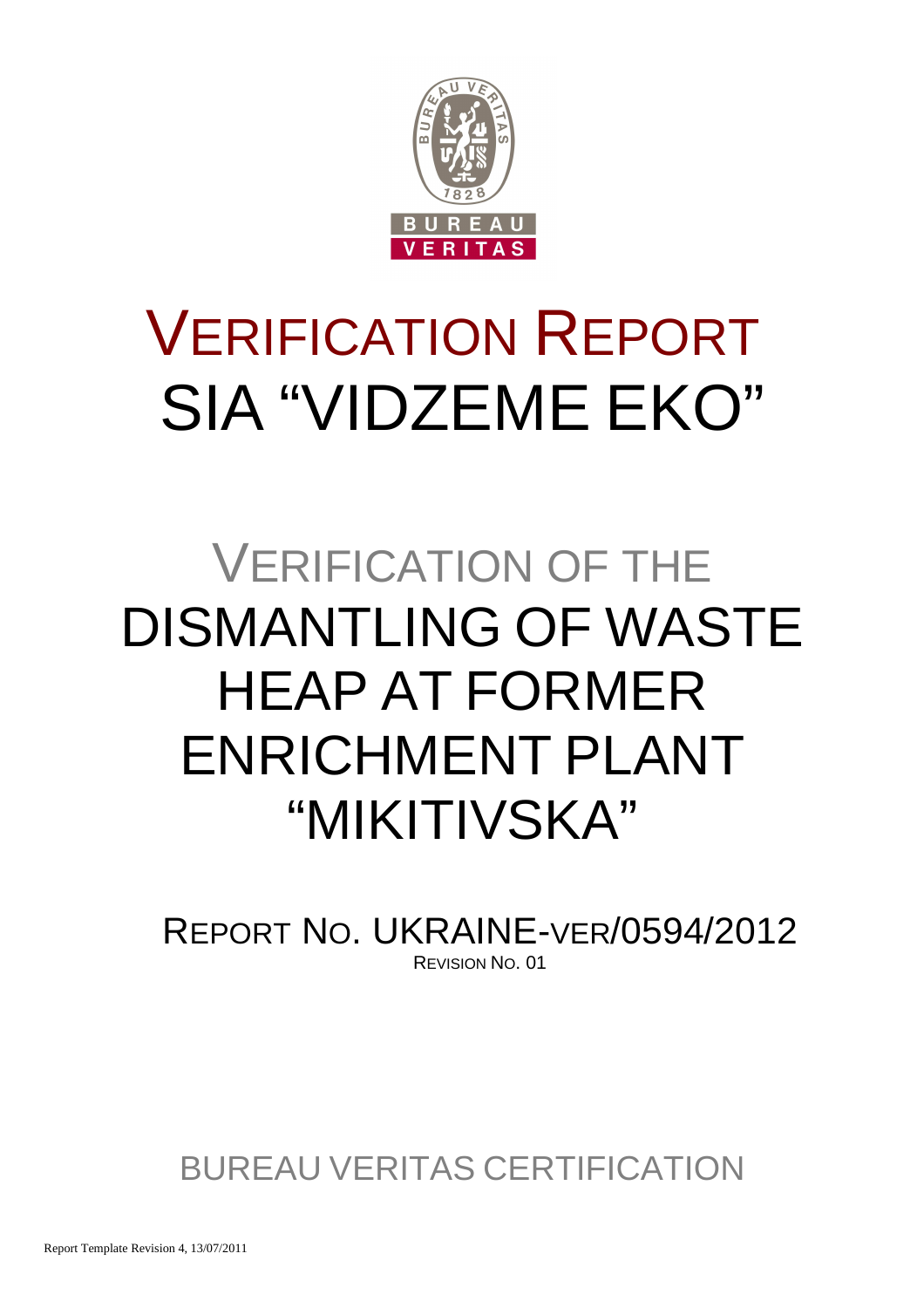

#### VERIFICATION REPORT: "DISMANTLING OF WASTE HEAP AT FORMER ENRICHMENT PLANT "MIKITIVSKA""

| Date of first issue:                                                                                                                                                                                                                                                                                                                                                                                                                                                                                                                                                                                                                                                                                                                                                                                                                                                                                                                                                                                                                                                                                                                    | Organizational unit:             |                                     |                                                                                          |
|-----------------------------------------------------------------------------------------------------------------------------------------------------------------------------------------------------------------------------------------------------------------------------------------------------------------------------------------------------------------------------------------------------------------------------------------------------------------------------------------------------------------------------------------------------------------------------------------------------------------------------------------------------------------------------------------------------------------------------------------------------------------------------------------------------------------------------------------------------------------------------------------------------------------------------------------------------------------------------------------------------------------------------------------------------------------------------------------------------------------------------------------|----------------------------------|-------------------------------------|------------------------------------------------------------------------------------------|
| 01/08/2012                                                                                                                                                                                                                                                                                                                                                                                                                                                                                                                                                                                                                                                                                                                                                                                                                                                                                                                                                                                                                                                                                                                              |                                  | <b>Bureau Veritas Certification</b> |                                                                                          |
|                                                                                                                                                                                                                                                                                                                                                                                                                                                                                                                                                                                                                                                                                                                                                                                                                                                                                                                                                                                                                                                                                                                                         | <b>Holding SAS</b>               |                                     |                                                                                          |
| Client:<br>SIA "Vidzeme Eko"                                                                                                                                                                                                                                                                                                                                                                                                                                                                                                                                                                                                                                                                                                                                                                                                                                                                                                                                                                                                                                                                                                            | Client ref.:<br>Victor Tkachenko |                                     |                                                                                          |
|                                                                                                                                                                                                                                                                                                                                                                                                                                                                                                                                                                                                                                                                                                                                                                                                                                                                                                                                                                                                                                                                                                                                         |                                  |                                     |                                                                                          |
| Summary:<br>Bureau Veritas Certification has made the initial and 1 <sup>st</sup> periodic verification of the "Dismantling of waste heap<br>at former enrichment plant "Mikitivska"", project of SIA "Vidzeme Eko" located in Horlivka town, Donetsk<br>Region, Ukraine, and applying JI specific approach, on the basis of UNFCCC criteria for the JI, as well as<br>criteria given to provide for consistent project operations, monitoring and reporting. UNFCCC criteria refer to<br>Article 6 of the Kyoto Protocol, the JI rules and modalities and the subsequent decisions by the JI Supervisory<br>Committee, as well as the host country criteria.                                                                                                                                                                                                                                                                                                                                                                                                                                                                           |                                  |                                     |                                                                                          |
| The verification scope is defined as a periodic independent review and ex post determination by the Accredited<br>Entity of the monitored reductions in GHG emissions during defined verification period, and consisted of the<br>following three phases: i) desk review of the monitoring report against project design and the baseline and<br>monitoring plan; ii) follow-up interviews with project stakeholders; iii) resolution of outstanding issues and the<br>issuance of the final verification report and opinion. The overall verification, from Contract Review to<br>Verification Report & Opinion, was conducted using Bureau Veritas Certification internal procedures.                                                                                                                                                                                                                                                                                                                                                                                                                                                 |                                  |                                     |                                                                                          |
| The first output of the verification process is a list of Clarification, Corrective Actions Requests, Forward<br>Actions Requests (CR, CAR and FAR), presented in Appendix A.                                                                                                                                                                                                                                                                                                                                                                                                                                                                                                                                                                                                                                                                                                                                                                                                                                                                                                                                                           |                                  |                                     |                                                                                          |
| In summary, Bureau Veritas Certification confirms that the project is implemented as planned and described in<br>approved project design documents. Installed equipment being essential for generating emission reduction<br>runs reliably and is calibrated appropriately. The monitoring system is in place and the project is generating<br>GHG emission reductions. The GHG emission reduction is calculated accurately and without material errors,<br>omissions, or misstatements, and the ERUs issued totalize 1496951 tonnes of CO2 equivalent for the<br>monitoring period from 01/02/2008 to 30/06/2012 (316202 tonnes of CO2 equivalent for 01/02/2008-<br>31/12/2008, 350097 tonnes of CO2 equivalent for 01/01/2009-31/12/2009, 341864 tonnes of CO2 equivalent<br>for 01/01/2010-31/12/2010, 336492 tonnes of CO2 equivalent for 01/01/2011-31/12/2011, 152296 tonnes of<br>CO2 equivalent for 01/01/2012-30/06/2012).<br>Our opinion relates to the project's GHG emissions and resulting GHG emission reductions reported and<br>related to the approved project baseline and monitoring, and its associated documents. |                                  |                                     |                                                                                          |
| Report No.:<br>Subject Group:                                                                                                                                                                                                                                                                                                                                                                                                                                                                                                                                                                                                                                                                                                                                                                                                                                                                                                                                                                                                                                                                                                           |                                  |                                     |                                                                                          |
| UKRAINE-ver/0594/2012<br>JI                                                                                                                                                                                                                                                                                                                                                                                                                                                                                                                                                                                                                                                                                                                                                                                                                                                                                                                                                                                                                                                                                                             |                                  |                                     |                                                                                          |
| Project title:<br>Dismantling of waste heap at former enrichment<br>plant "Mikitivska"                                                                                                                                                                                                                                                                                                                                                                                                                                                                                                                                                                                                                                                                                                                                                                                                                                                                                                                                                                                                                                                  |                                  |                                     |                                                                                          |
| Work carried out by:                                                                                                                                                                                                                                                                                                                                                                                                                                                                                                                                                                                                                                                                                                                                                                                                                                                                                                                                                                                                                                                                                                                    |                                  |                                     |                                                                                          |
| Oleg Skoblyk - team leader, verifier<br>Vyacheslav Yeriomin - team member, verifier                                                                                                                                                                                                                                                                                                                                                                                                                                                                                                                                                                                                                                                                                                                                                                                                                                                                                                                                                                                                                                                     |                                  |                                     |                                                                                          |
| Work reviewed by:                                                                                                                                                                                                                                                                                                                                                                                                                                                                                                                                                                                                                                                                                                                                                                                                                                                                                                                                                                                                                                                                                                                       |                                  |                                     |                                                                                          |
| Ivan Sokolov - Internal Technical Reviewertion<br>Nikolay Chekhmestrenko - technical specialist                                                                                                                                                                                                                                                                                                                                                                                                                                                                                                                                                                                                                                                                                                                                                                                                                                                                                                                                                                                                                                         |                                  |                                     | No distribution without permission from the<br>Client or responsible organizational unit |
| Work approved by:                                                                                                                                                                                                                                                                                                                                                                                                                                                                                                                                                                                                                                                                                                                                                                                                                                                                                                                                                                                                                                                                                                                       |                                  |                                     |                                                                                          |
| Ivan Sokolov - Operational Manager                                                                                                                                                                                                                                                                                                                                                                                                                                                                                                                                                                                                                                                                                                                                                                                                                                                                                                                                                                                                                                                                                                      |                                  | Limited distribution                |                                                                                          |
| Rev. No.<br>Date of this revision:<br>15/08/2012<br>01<br>22                                                                                                                                                                                                                                                                                                                                                                                                                                                                                                                                                                                                                                                                                                                                                                                                                                                                                                                                                                                                                                                                            | Number of pages:                 | Unrestricted distribution           |                                                                                          |

1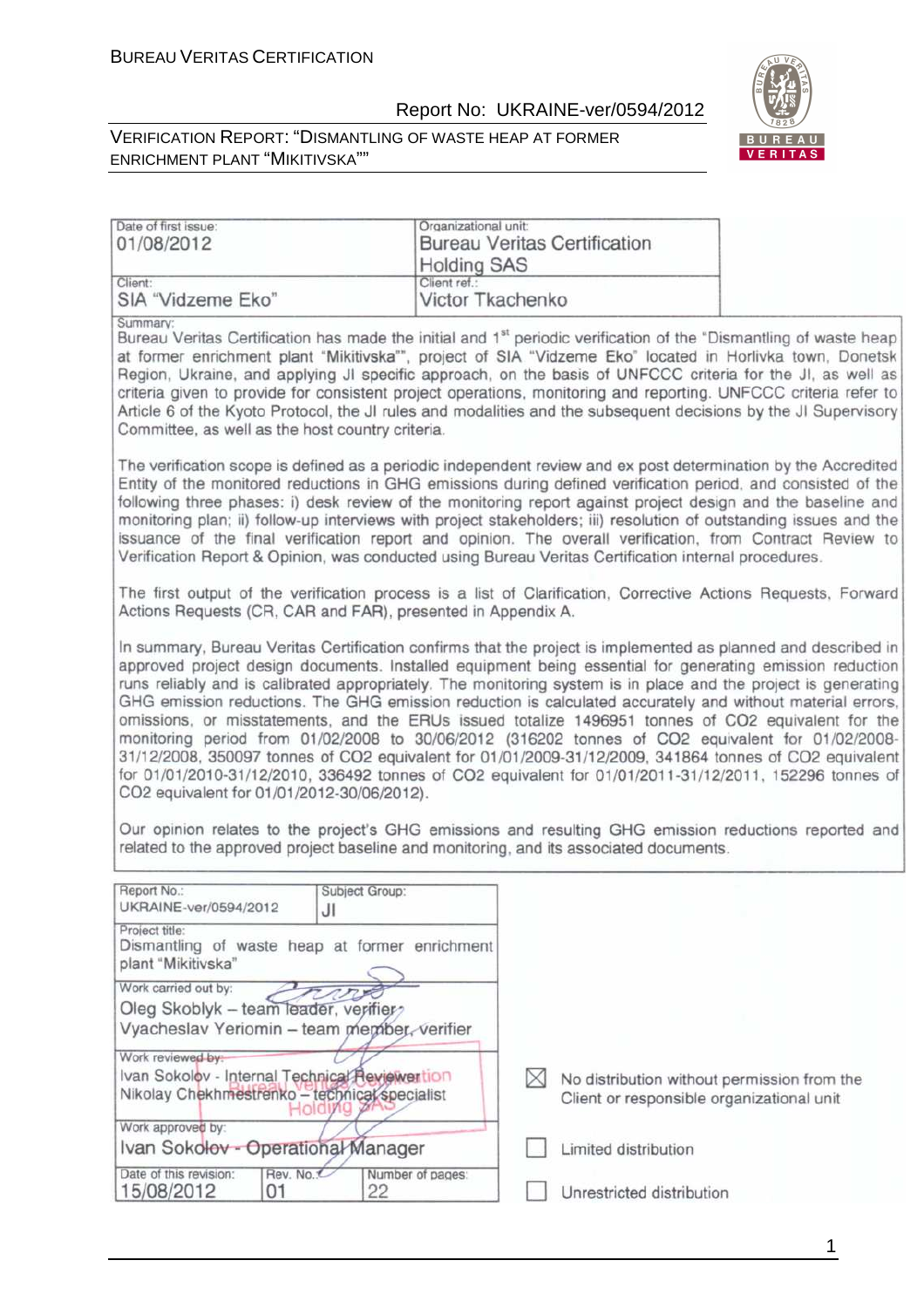VERIFICATION REPORT: "DISMANTLING OF WASTE HEAP AT FORMER ENRICHMENT PLANT "MIKITIVSKA""

#### **Table of Contents Page 2014**

| 1              |                                                                                | $\cdot$ 3      |
|----------------|--------------------------------------------------------------------------------|----------------|
| 1.1            | Objective                                                                      | 3              |
| 1.2            | Scope                                                                          | 3              |
| 1.3            | <b>Verification Team</b>                                                       | 3              |
| $\overline{2}$ |                                                                                | $\overline{4}$ |
| 2.1            | <b>Review of Documents</b>                                                     | $\overline{4}$ |
| 2.2            | Follow-up Interviews                                                           | $\overline{4}$ |
| 2.3            | Resolution of Clarification, Corrective and Forward Action Requests            | 5              |
| 3              |                                                                                |                |
| 3.1            | Remaining issues and FARs from previous verifications                          | 6              |
| 3.2            | Project approval by Parties involved (90-91)                                   | 6              |
| 3.3            | Project implementation (92-93)                                                 | $\overline{7}$ |
| 3.4            | Compliance of the monitoring plan with the monitoring methodology<br>$(94-98)$ | 9              |
| 3.5            | Revision of monitoring plan (99-100)                                           | 9              |
| 3.6            | Data management (101)                                                          | 9              |
| 3.7            | Verification regarding programmes of activities (102-110)                      | 10             |
| 4              |                                                                                |                |
| 5              |                                                                                |                |
|                |                                                                                |                |
|                |                                                                                |                |
|                |                                                                                |                |

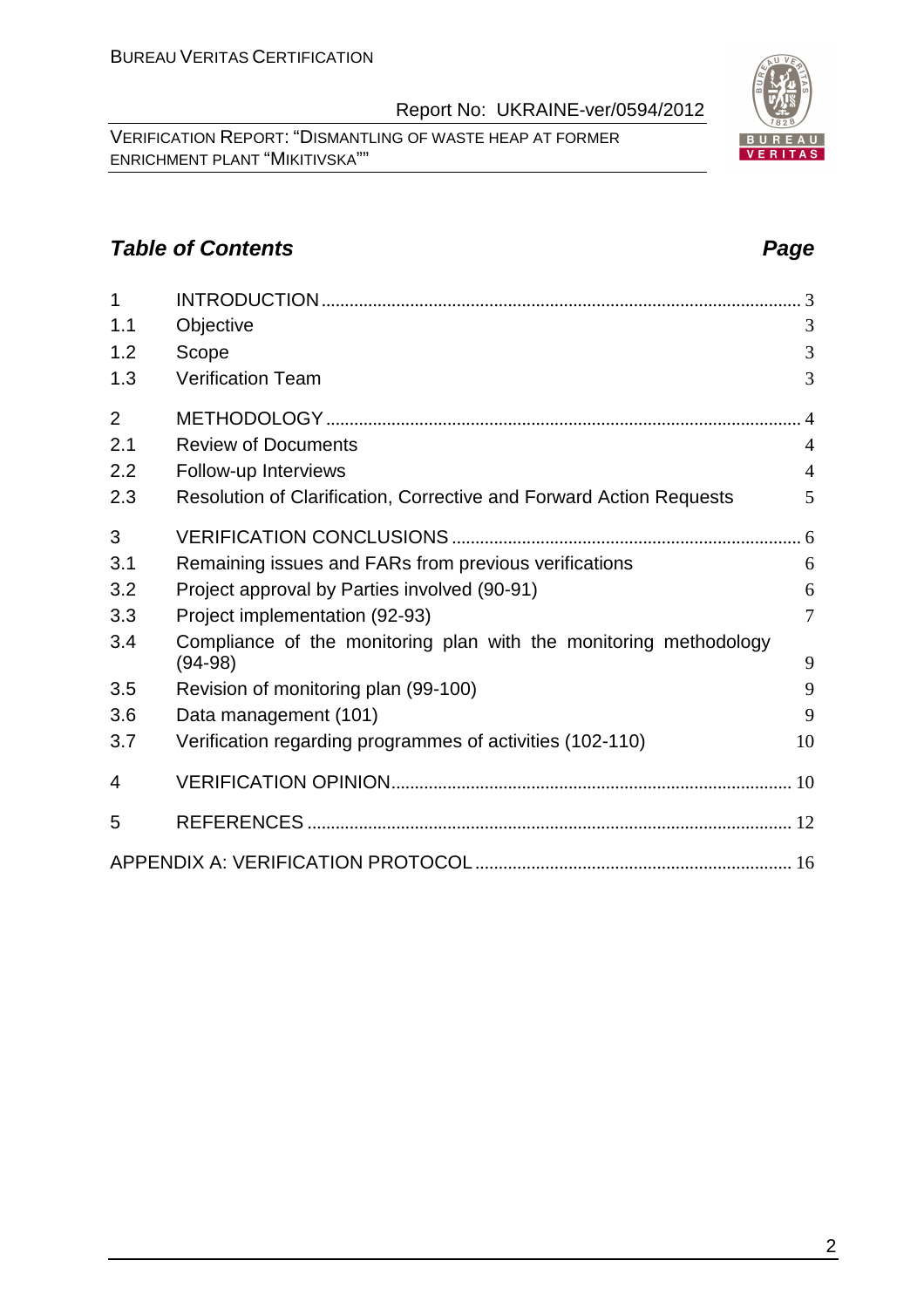VERIFICATION REPORT: "DISMANTLING OF WASTE HEAP AT FORMER ENRICHMENT PLANT "MIKITIVSKA""



### **1 INTRODUCTION**

SIA "Vidzeme Eko" has commissioned Bureau Veritas Certification to verify the emissions reductions of its JI project "Dismantling of waste heap at former enrichment plant "Mikitivska"" (hereafter called "the project") at Horlivka town, Donetsk Region, Ukraine.

This report summarizes the findings of the verification of the project, performed on the basis of UNFCCC criteria, as well as criteria given to provide for consistent project operations, monitoring and reporting.

#### **1.1 Objective**

Verification is the periodic independent review and ex post determination by the Accredited Independent Entity of the monitored reductions in GHG emissions during defined verification period.

The objective of verification can be divided in Initial Verification and Periodic Verification.

UNFCCC criteria refer to Article 6 of the Kyoto Protocol, the JI rules and modalities and the subsequent decisions by the JI Supervisory Committee, as well as the host country criteria.

#### **1.2 Scope**

The verification scope is defined as an independent and objective review of the project design document, the project's baseline study, monitoring plan and monitoring report, and other relevant documents. The information in these documents is reviewed against Kyoto Protocol requirements, UNFCCC rules and associated interpretations.

The verification is not meant to provide any consulting towards the Client. However, stated requests for clarifications, corrective and/or forward actions may provide input for improvement of the project monitoring towards reductions in the GHG emissions.

#### **1.3 Verification Team**

| The | verification                                               | team | consists                       | οf | the | following                            | personnel: |
|-----|------------------------------------------------------------|------|--------------------------------|----|-----|--------------------------------------|------------|
|     | Oleg Skoblyk<br><b>Bureau Veritas Certification</b>        |      |                                |    |     | Team Leader, Climate Change Verifier |            |
|     | Vyacheslav Yeriomin<br><b>Bureau Veritas Certification</b> |      | <b>Climate Change Verifier</b> |    |     |                                      |            |

This verification report was reviewed by:

Ivan Sokolov Bureau Veritas Certification, Internal Technical Reviewer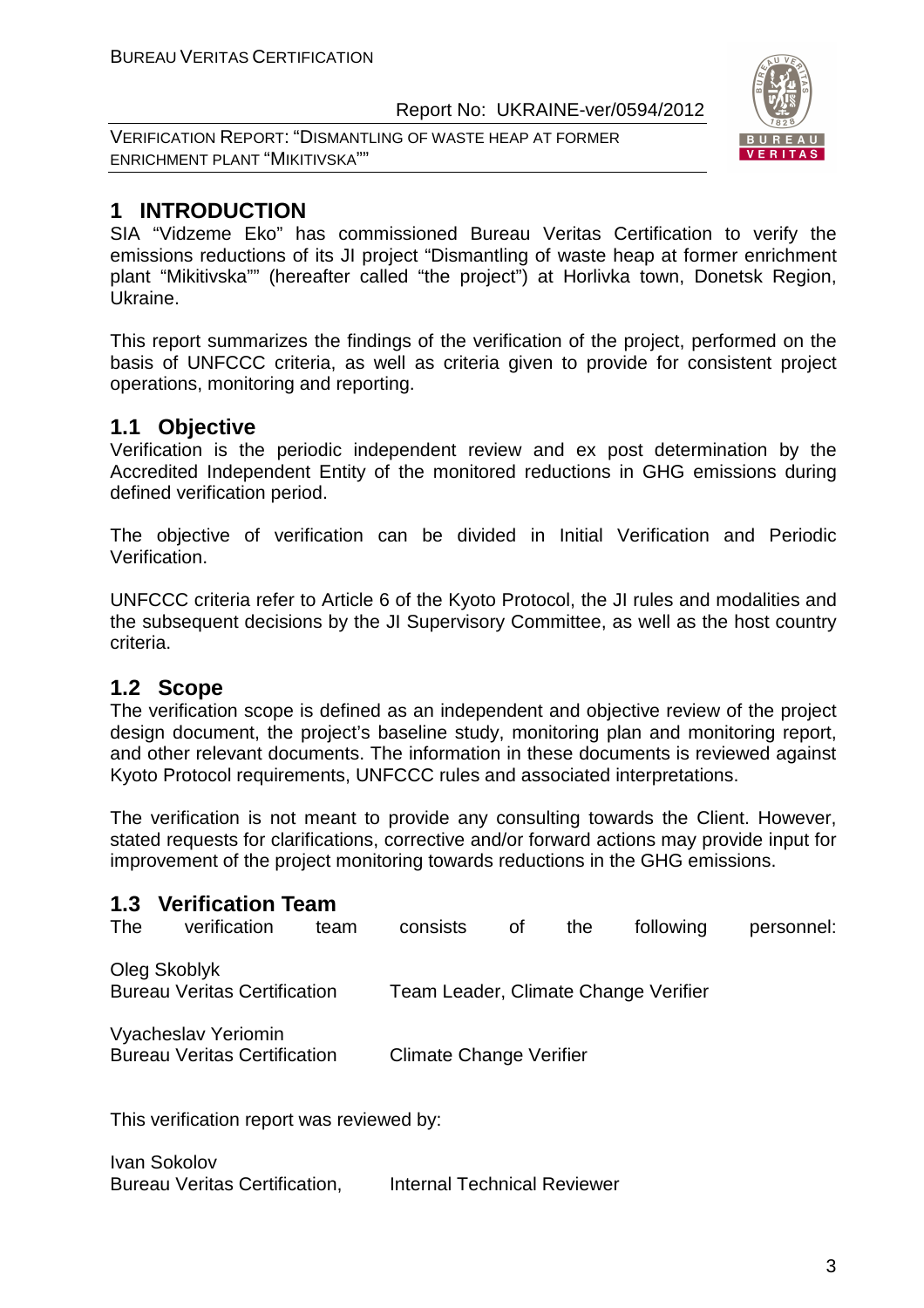VERIFICATION REPORT: "DISMANTLING OF WASTE HEAP AT FORMER ENRICHMENT PLANT "MIKITIVSKA""



Nikolay Chekhmestrenko Bureau Veritas Certification, Technical specialist

#### **2 METHODOLOGY**

The overall verification, from Contract Review to Verification Report & Opinion, was conducted using Bureau Veritas Certification internal procedures.

In order to ensure transparency, a verification protocol was customized for the project, according to the version 01 of the Joint Implementation Determination and Verification Manual, issued by the Joint Implementation Supervisory Committee at its 19 meeting on 04/12/2009. The protocol shows, in a transparent manner, criteria (requirements), means of verification and the results from verifying the identified criteria. The verification protocol serves the following purposes:

- It organizes, details and clarifies the requirements a JI project is expected to meet;
- It ensures a transparent verification process where the verifier will document how a particular requirement has been verified and the result of the verification.

The completed verification protocol is enclosed in Appendix A to this report.

#### **2.1 Review of Documents**

The Monitoring Report (MR) submitted by SIA "Vidzeme Eko" and additional background documents related to the project design and baseline, i.e. country Law, Project Design Document (PDD), and Guidance on criteria for baseline setting and monitoring, Host party criteria, Kyoto Protocol, Clarifications on Verification Requirements to be Checked by an Accredited Independent Entity were reviewed.

The verification findings presented in this report relate to the Monitoring Report version(s) 2.0 dated 14/08/2012 and project as described in the determined PDD.

#### **2.2 Follow-up Interviews**

On 23/07/2012 Bureau Veritas Certification performed on-site interviews with project stakeholders to confirm selected information and to resolve issues identified in the document review. Representatives of SIA "Vidzeme Eko" and PE PCF "ALTAIR-2007" were interviewed (see References). The main topics of the interviews are summarized in Table 1.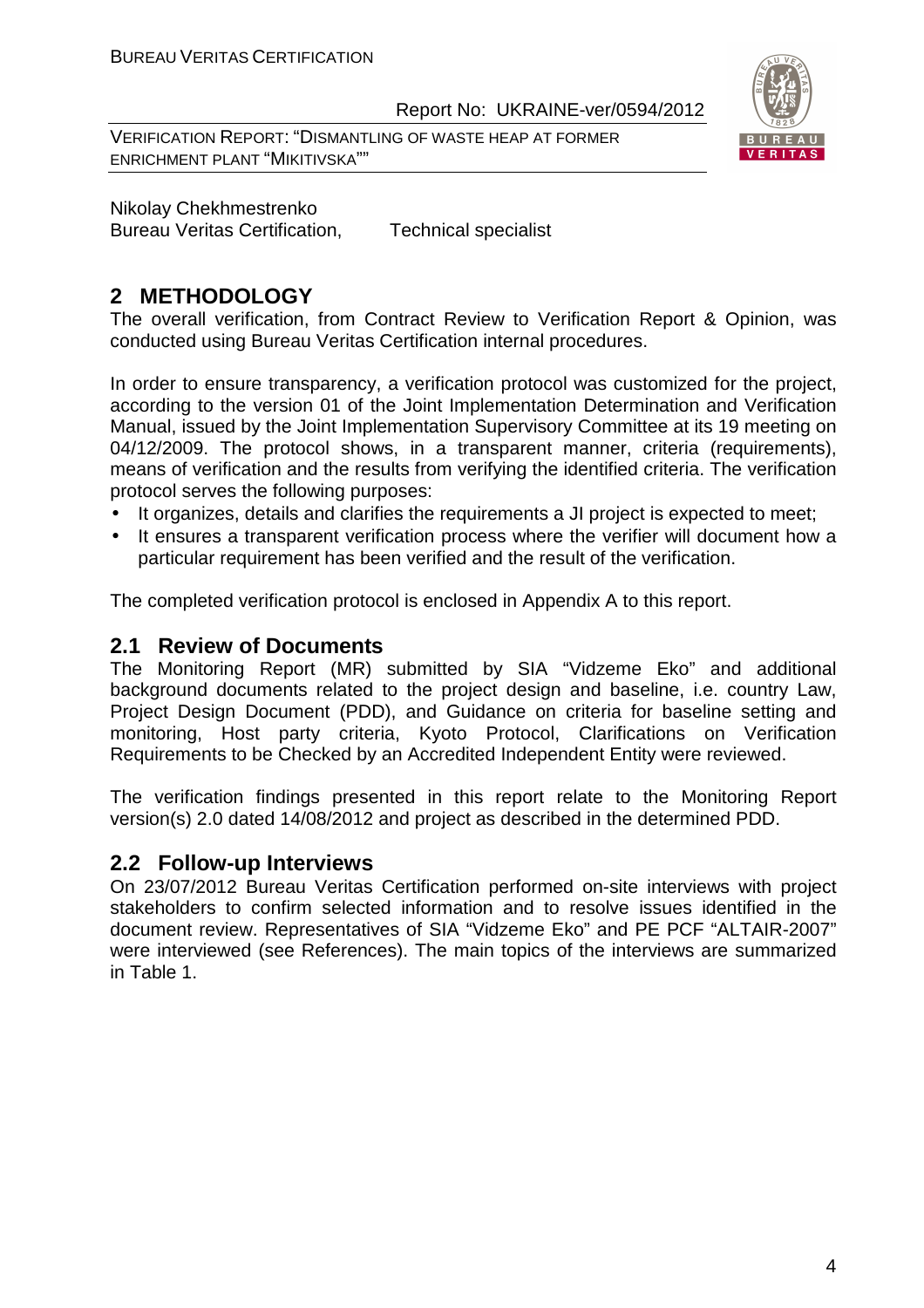VERIFICATION REPORT: "DISMANTLING OF WASTE HEAP AT FORMER ENRICHMENT PLANT "MIKITIVSKA""



| $1800 - 11001$<br><b>Interviewed</b> | <b>Interview topics</b>                            |
|--------------------------------------|----------------------------------------------------|
| organization                         |                                                    |
| PE PCF "ALTAIR-                      | Organizational structure                           |
| 2007"                                | Responsibilities and authorities                   |
|                                      | Roles and responsibilities for data collection and |
|                                      | processing                                         |
|                                      | Installation of equipment                          |
|                                      | Data logging, archiving and reporting              |
|                                      | Metering equipment control                         |
|                                      | Metering record keeping system, database           |
|                                      | IT management                                      |
|                                      | Training of personnel                              |
|                                      | Quality management procedures and technology       |
|                                      | Internal audits and check-ups                      |
| <b>CONSULTANT:</b>                   | Baseline methodology                               |
| SIA "Vidzeme Eko"                    | Monitoring plan                                    |
|                                      | Monitoring report                                  |
|                                      | Excel spreadsheets                                 |

#### **Table 1 Interview topics**

#### **2.3 Resolution of Clarification, Corrective and Forward Action Requests**

The objective of this phase of the verification is to raise the requests for corrective actions and clarification and any other outstanding issues that needed to be clarified for Bureau Veritas Certification positive conclusion on the GHG emission reduction calculation.

If the Verification Team, in assessing the monitoring report and supporting documents, identifies issues that need to be corrected, clarified or improved with regard to the monitoring requirements, it should raise these issues and inform the project participants of these issues in the form of:

(a) Corrective action request (CAR), requesting the project participants to correct a mistake that is not in accordance with the monitoring plan;

(b) Clarification request (CL), requesting the project participants to provide additional information for the Verification Team to assess compliance with the monitoring plan;

(c) Forward action request (FAR), informing the project participants of an issue, relating to the monitoring that needs to be reviewed during the next verification period.

The Verification Team will make an objective assessment as to whether the actions taken by the project participants, if any, satisfactorily resolve the issues raised, if any, and should conclude its findings of the verification.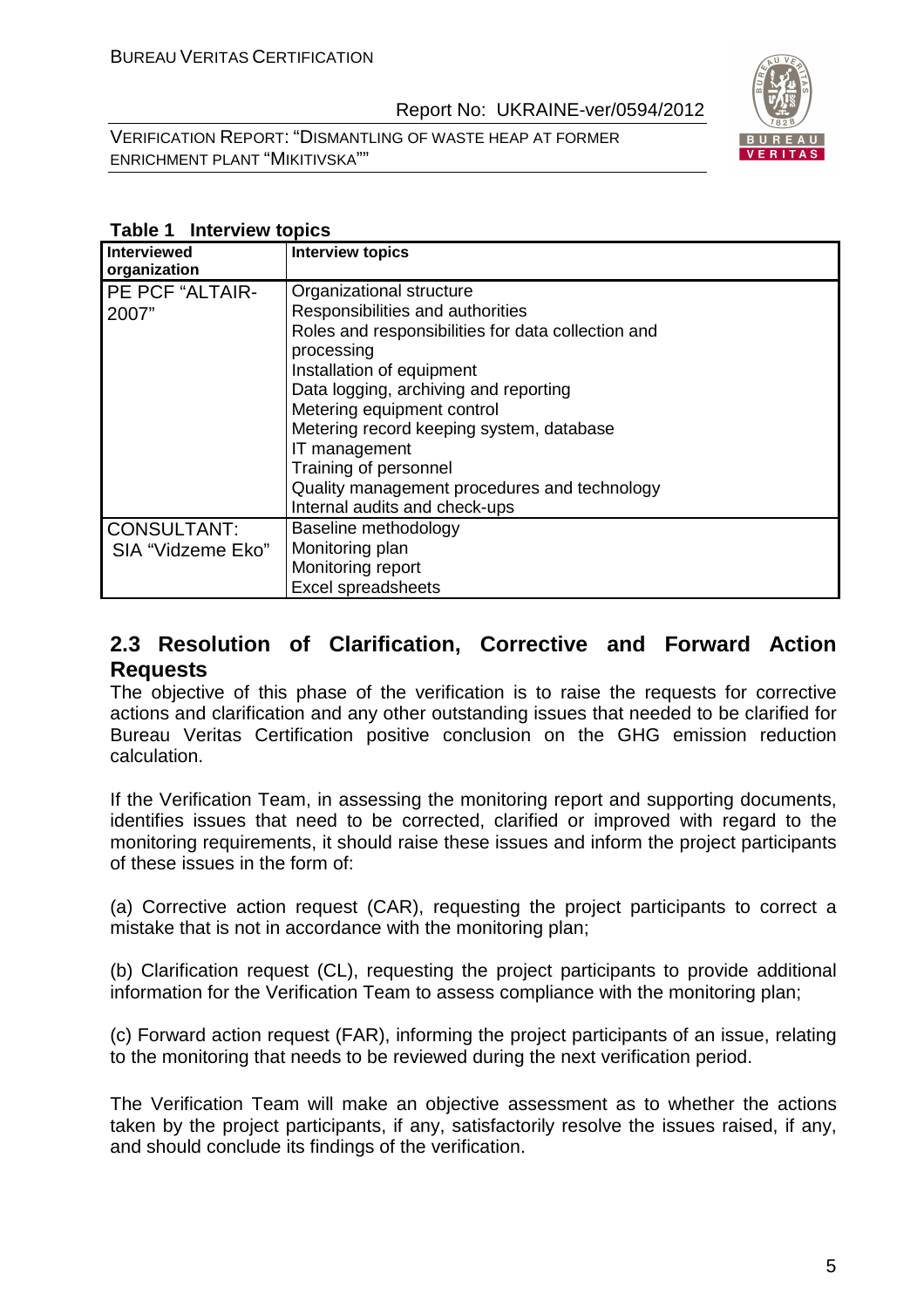VERIFICATION REPORT: "DISMANTLING OF WASTE HEAP AT FORMER ENRICHMENT PLANT "MIKITIVSKA""



To guarantee the transparency of the verification process, the concerns raised are documented in more detail in the verification protocol in Appendix A.

#### **3 VERIFICATION CONCLUSIONS**

In the following sections, the conclusions of the verification are stated.

The findings from the desk review of the original monitoring documents and the findings from interviews during the follow up visit are described in the Verification Protocol in Appendix A.

The Clarification, Corrective and Forward Action Requests are stated, where applicable, in the following sections and are further documented in the Verification Protocol in Appendix A. The verification of the Project resulted in 4 Corrective Action Requests, 1 Clarification Requests, and 0 Forward Action Requests.

The number between brackets at the end of each section corresponds to the DVM paragraph.

#### **3.1 Remaining issues and FARs from previous verifications**

One FAR is pending from the determination process provided by Bureau Veritas Certification Holding SAS.

FAR01

Please provide in the PDD Letter of Endorsement issued by DFP of the Host Party and written project approvals from both parties involved

#### Response

Letter of Approval #2218/23/7 dated 14/08/2012 has been issued from the State Environment Investment Agency of Ukraine, Designated Focal Point of the Host Party, Ukraine. Letter of Approval #12.2-02/10788 dated 25/07/2012 from Party - buyer of ERUs has been issued from Ministry of Environmental Impact and Regional Development of Latvia Republic.

#### **Conclusion**

The issue is closed based on documents, provided by project developer, SIA "Vidzeme Eko"

#### **3.2 Project approval by Parties involved (90-91)**

The project obtained written approval from the Host Party, Letter of Approval #2218/23/7 issued by State Environment Investment Agency of Ukraine, dated 14/08/2012.

Written approval from Republic of Latvia, the second party involved has been issued from DFP of this party (Letter of Approval #12.2-02/10788 issued from Ministry of Environment protection and regional development 25/07/2012)

The abovementioned written approval is unconditional.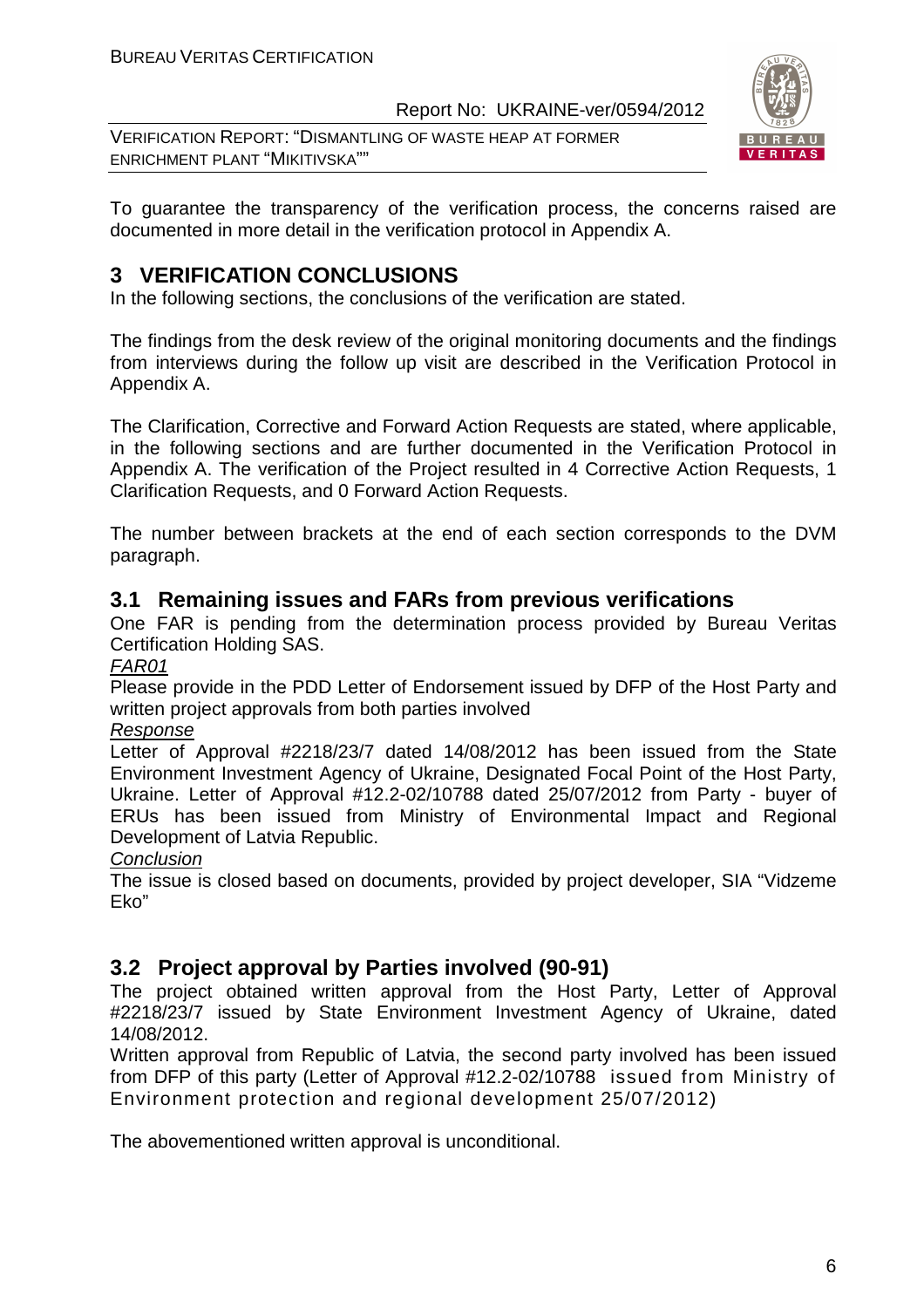VERIFICATION REPORT: "DISMANTLING OF WASTE HEAP AT FORMER ENRICHMENT PLANT "MIKITIVSKA""



Identified problem areas for project approval, project participants' answers and conclusions of Bureau Veritas Certification are described in Annex A to the Verification Report (See CAR01).

#### **3.3 Project implementation (92-93)**

Proposed project is implemented at waste heap of former enrichment plant "Mikitivska", which is property of "Torgivelne pidpryemstvo Kaustic" LLC. Waste heap is in leasing of PE PCF "Altair 2007", with rights on dismantling of waste heap and JI project implementation. Contract on waste heap transmittance is mentioned in point 4 of documents 2 category.

Proposed project provides complete dismantling of the dump at the former enrichment plant "Mikitivska" with further reclamation of the area by restoring its fertile layer. During dismantling of the dump, the rocks will be divided into fractions, which will be used for blending with steam coal and subsequently supplied to heat power plants and boiler houses for burning as fuel. After sorting, the large fractions will be used for building and repairing of roads. As the result, rock mass of the dump will be fully utilized, and the received coal will replace coal, which otherwise would have had to be mined. As the result of the project, the opportunity of selfignition of heap will be eliminated. An important component of the project is its second phase – complex reclamation of the area by restoring its fertile layer and full restoration of natural ecological community. This part of the project is required, but totally expensive, due to this mechanism of joint implementation was one of the prominent factors of the project from the beginning, and financial benefits as part of this mechanism considered one of the reasons of the project implementation.

The project provides the assemblage and installation of sorting rock mass complex of dump of former enrichment plant "Mikitivska" consisting of:

- Point of loading rock mass on Conveyor SP-202MS5;
- -Point of sorting rock mass in classes 0-30 mm and 30 mm (vibrating inertial sifter GIL-52);
- Point of storage class 0-30 mm (sheds).

Class +30 mm is expected (as required under discharging tray of sifter) to be loaded in transports and delivered to customers for building and repairing of category 4-5 roads. Class 0-30 mm is expected to be loaded in transports, undergoes a mandatory procedure of weighting and is sent to the consumer (SPC "Oblpalyvo") for blending and subsequent combustion in the thermal power plants or boiler houses. Blending of fraction (0-30) with a steam coal allows realizing the fine finishing of quality the energy coal to the requirements of Standard 4083-2002, without compromising the quality of fuel on the one hand, but resulting in saving valuable energy coal on the other hand.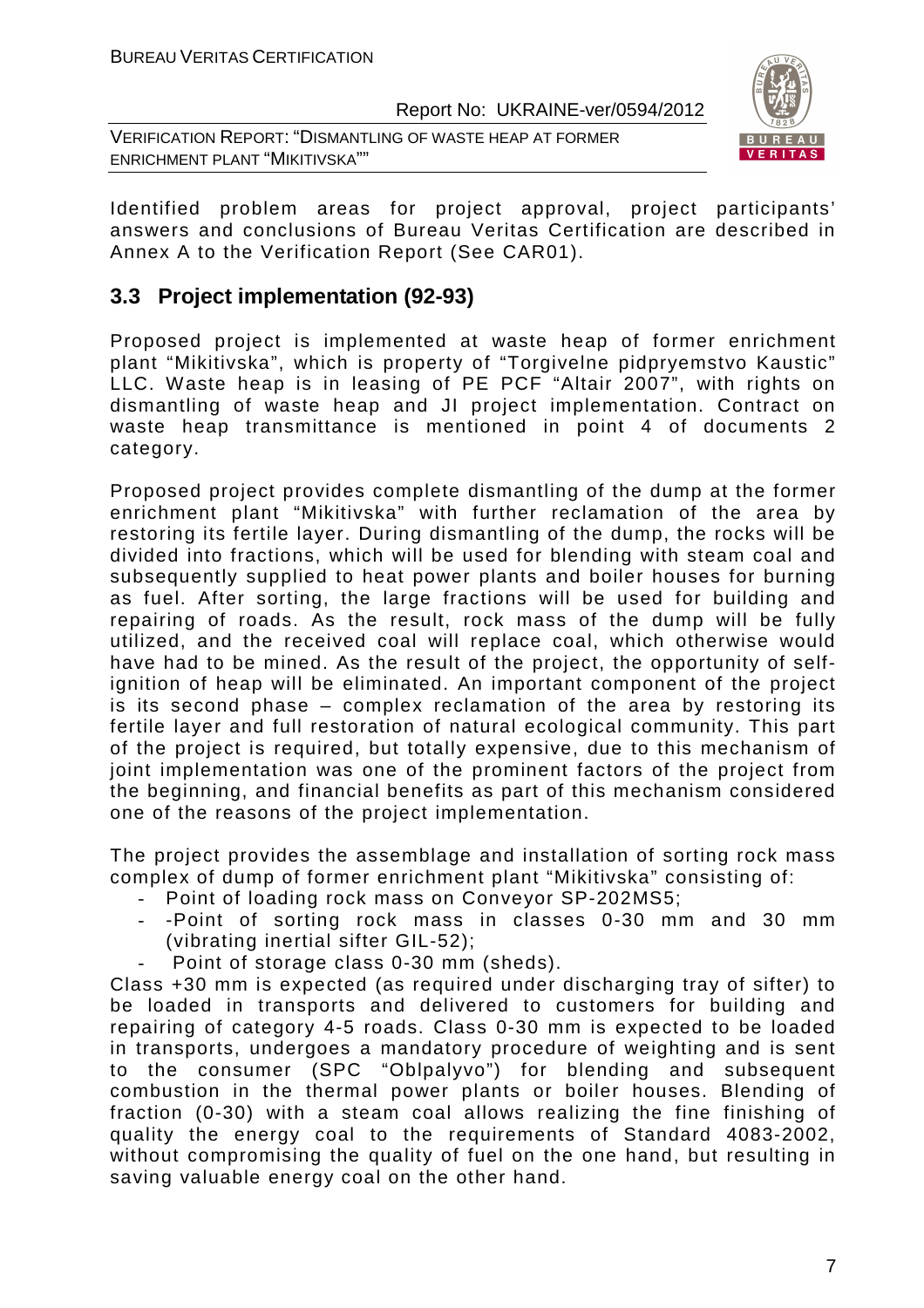VERIFICATION REPORT: "DISMANTLING OF WASTE HEAP AT FORMER ENRICHMENT PLANT "MIKITIVSKA""



Technological scheme of the complex is as follows:

The rock mass of disassembly dump is delivered to the feeding scraper conveyor SP-202MS by Loader TO-28A with a bucket capacity of 2.5 m3. Humidification is applied (if the humidity of material doesn't exceed 8%) with sprinklers before the rock mass is delivered on the conveyor belt. From the scraper conveyor through the handling unit the rock mass is fed to the sifter GIL-52 for the sorting into two classes - 0-30 mm and +30 mm. Productivity of the sifter on the original product is up to 200 tons / hour. Product of sifter screens +30 mm through the discharge tray, equipped with built-in nozzles for humidification, filled on the intermediate platform without significant accumulation. From the intermediate platform this fraction by the loader Amkodor-342V loaded into trucks and transported to the consumer (for building and repairing of category 4-5 roads).

Product of sorting class 0-30 through handling unit of sifter supplied on belt conveyor KLS. From the belt conveyor rock mass of class 0-30 mm through the handling unit of conveyor with built-in nozzles for humidification, emptied on the intermediate platform without significant accumulation, where loader ZL-50F loaded it in trucks or on a platform (warehouse) for storage. Warehouse is used if necessary without longterm storage. From storage the rock mass 0-30 mm by loader is loaded into trucks.

Starting date of the project is 03/01/2008 – the date when decision on waste heap dismantling was approved by head stuff of PE PCF "Altair-2007". Installation of sorting equipment and beginning of waste heap dismantling is 01/02/2008, the date when the monitoring period starts. Dismantling of the waste heap is continuing during the site-visit time. Level of project activity is depended by coal demand at Ukrainian market. Project owner doesn't keep coal at warehouses and produce beneficiated rock mass as when necessary. Consumers use beneficiated rock mass for mixing with low-ash steam coal and obtain fuel mixture with required technological costs and lower price.

Project boundaries described in the determined PDD are kept; coal from another waste heaps doesn't uses in project.

Difference between estimated emission reductions indicated in the PDD and provided in the Monitoring report is not observed. Factually PDDs calculations are performed ex-post for monitoring.

Identified problem areas for project implementation status, project participants' responses and conclusions of Bureau Veritas Certification are described in Annex A (CAR02, CAR03, CL01).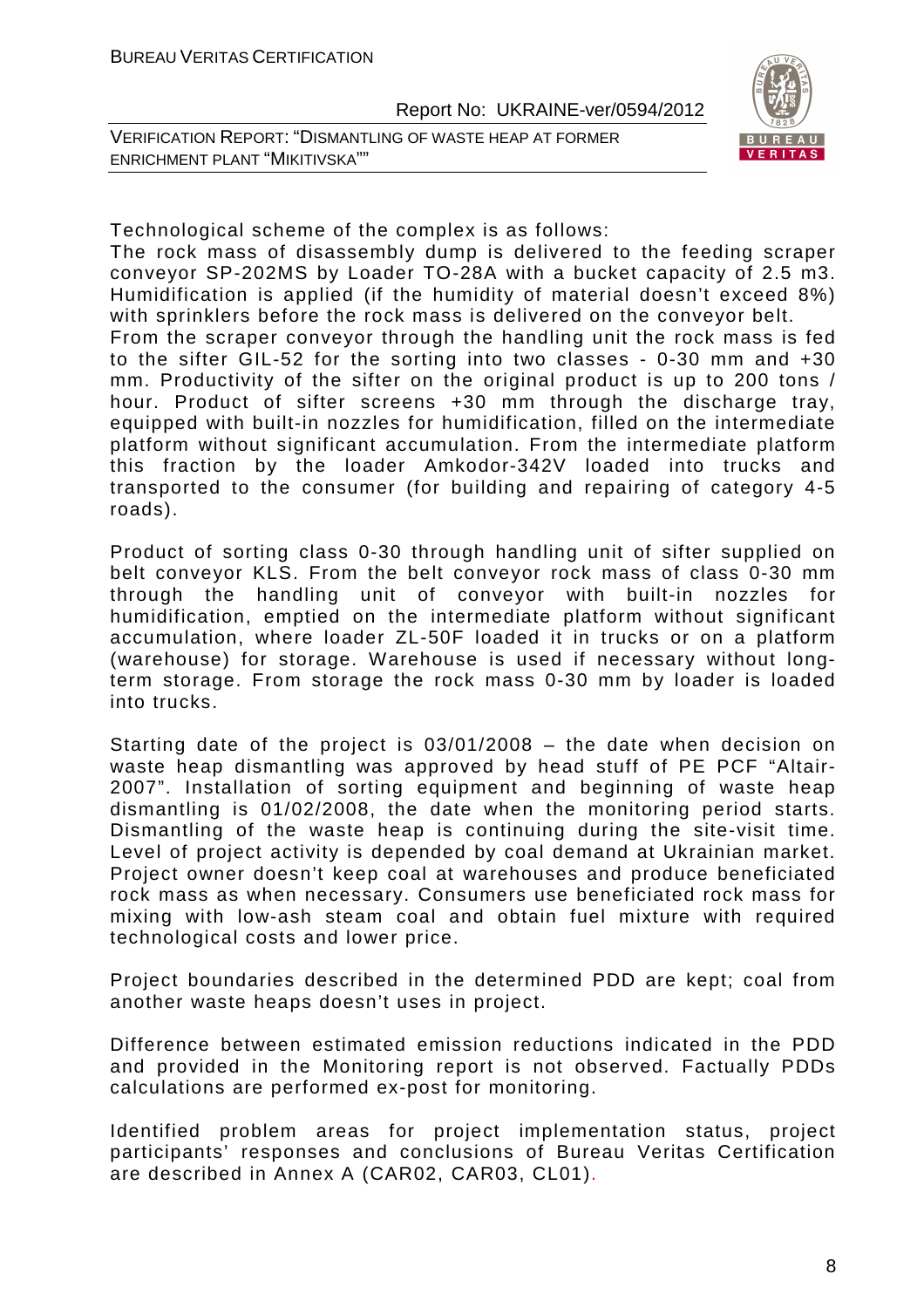VERIFICATION REPORT: "DISMANTLING OF WASTE HEAP AT FORMER ENRICHMENT PLANT "MIKITIVSKA""



#### **3.4 Compliance of the monitoring plan with the monitoring methodology (94-98)**

The monitoring occurred in accordance with the monitoring plan included in the PDD regarding which the determination has been deemed final and is so listed on the UNFCCC JI website.

For calculating the emission reductions, key factors, such as inside Ukrainian market necessity of steam coal, work power availability, diesel fuel and electric energy prices, burning waste heaps extinguishing practice, policies in Ukraine mining sector, influencing the baseline emissions and the activity level of the project and the emissions as well as risks associated with the project were taken into account, as appropriate.

Data sources used for calculating emission reductions, such as laboratory sampling analysis, work forecasts, bookkeeper's documentation, statistical documents of Ukraine government, and scientific researches of "Respirator" are clearly identified, reliable and transparent.

Emission factors, including default emission factors, are selected by carefully balancing accuracy and reasonableness, and appropriately justified of the choice.

The calculation of emission reductions is based on conservative assumptions and the most plausible scenarios in a transparent manner.

No problem areas applicable to Compliance of the monitoring plan with the monitoring methodology were observed.

#### **3.5 Revision of monitoring plan (99-100)**

"Not applicable"

#### **3.6 Data management (101)**

The data and their sources, provided in monitoring report, are clearly identified, reliable and transparent.

The implementation of data collection procedures is in accordance with the monitoring plan, including the quality control and quality assurance procedures. These procedures are mentioned in the section "References" of this report.

The function of the monitoring equipment, including its calibration status, is in order. Account of electricity consumed in frames of project activity is provided by power meter NIK2303 ARK1T s/n 0078421 which is property of electricity Supply Company and calibrated by representatives of State Enterprise "Donetskderzhstandartmetrologiya". Coal parameters data, such as moisture and ash content is measuring by PE "ICC Ukrhimuglekachestvo", subcontractor of PE PCF "Altair-2007". Laboratory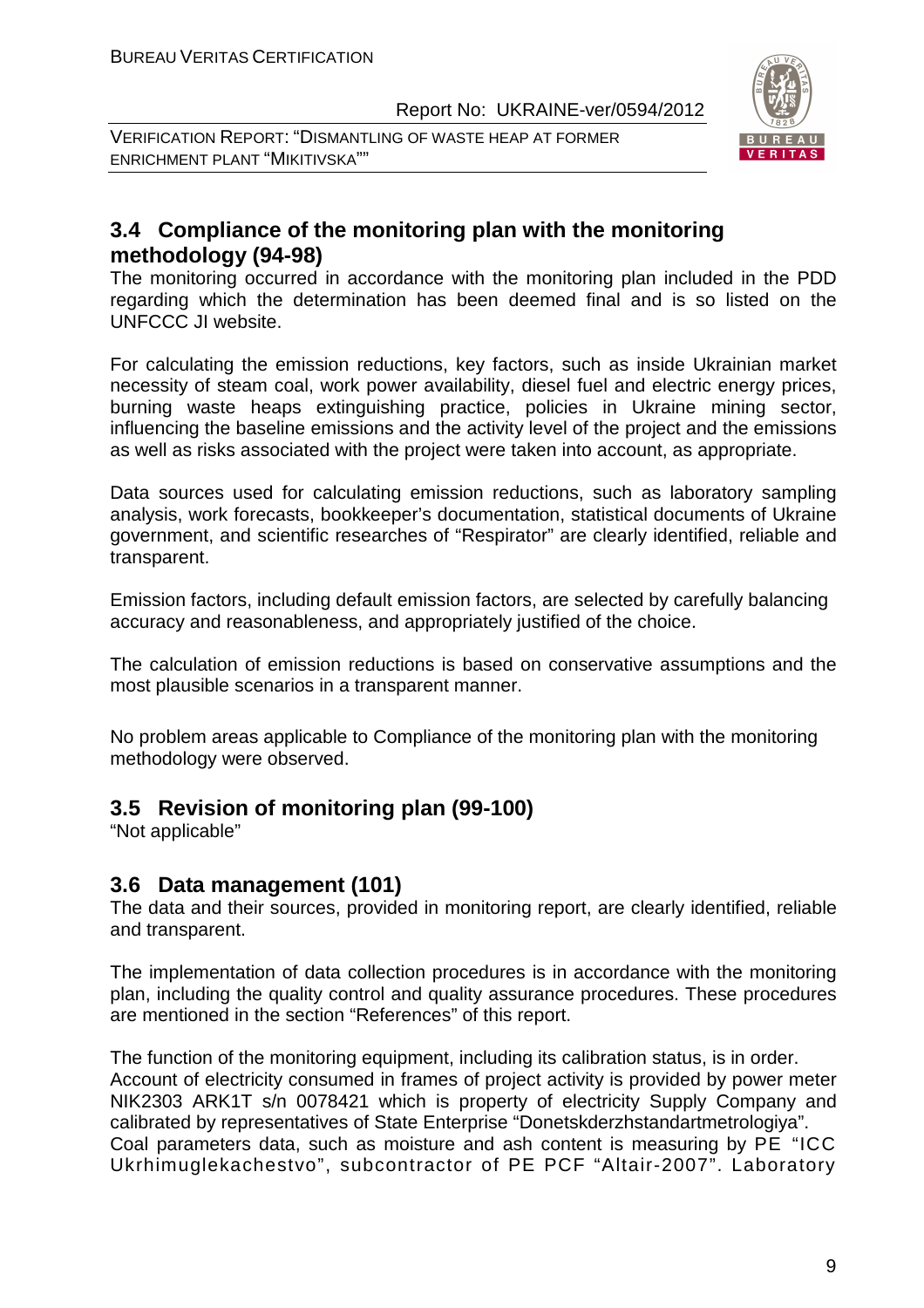VERIFICATION REPORT: "DISMANTLING OF WASTE HEAP AT FORMER ENRICHMENT PLANT "MIKITIVSKA""



of PE "ICC Ukrhimuglekachestvo" is certified (see Documents 2 category), and all laboratory equipment is in calibration interval. Amount of diesel fuel is checked by invoices.

The evidence and records used for the monitoring are maintained in a traceable manner.

The data collection and management system for the project is in accordance with the monitoring plan. Adequate data flow scheme is provided in the figure 1. Data collection scheme in the monitoring report

Identified problem areas for project data management system, project participants' responses and conclusions of Bureau Veritas Certification are described in Annex A (CAR04).

#### **3.7 Verification regarding programmes of activities (102-110) (write**  "Not applicable"

#### **4 VERIFICATION OPINION**

Bureau Veritas Certification has performed the initial and 1<sup>st</sup> periodic verification of the "Dismantling of waste heap at former enrichment plant "Mikitivska"" Project in Horlivka town, Donetsk Region, Ukraine, which applies JI specific approach. The verification was performed on the basis of UNFCCC criteria and host country criteria and also on the criteria given to provide for consistent project operations, monitoring and reporting.

The verification consisted of the following three phases: i) desk review of the monitoring report against the project design and the baseline and monitoring plan; ii) follow-up interviews with project stakeholders; iii) resolution of outstanding issues and the issuance of the final verification report and opinion.

The management of SIA "Vidzeme Eko" is responsible for the preparation of the GHG emissions data and the reported GHG emissions reductions of the project on the basis set out within the project Monitoring and Verification Plan indicated in the final PDD version 2.0. The development and maintenance of records and reporting procedures in accordance with that plan, including the calculation and determination of GHG emission reductions from the project, is the responsibility of the management of the project.

Bureau Veritas Certification verified the Project Monitoring Report version 2.0 for the reporting period as indicated below. Bureau Veritas Certification confirms that the project is implemented as planned and described in approved project design documents. Installed equipment being essential for generating emission reduction runs reliably and is calibrated appropriately. The monitoring system is in place and the project is generating GHG emission reductions.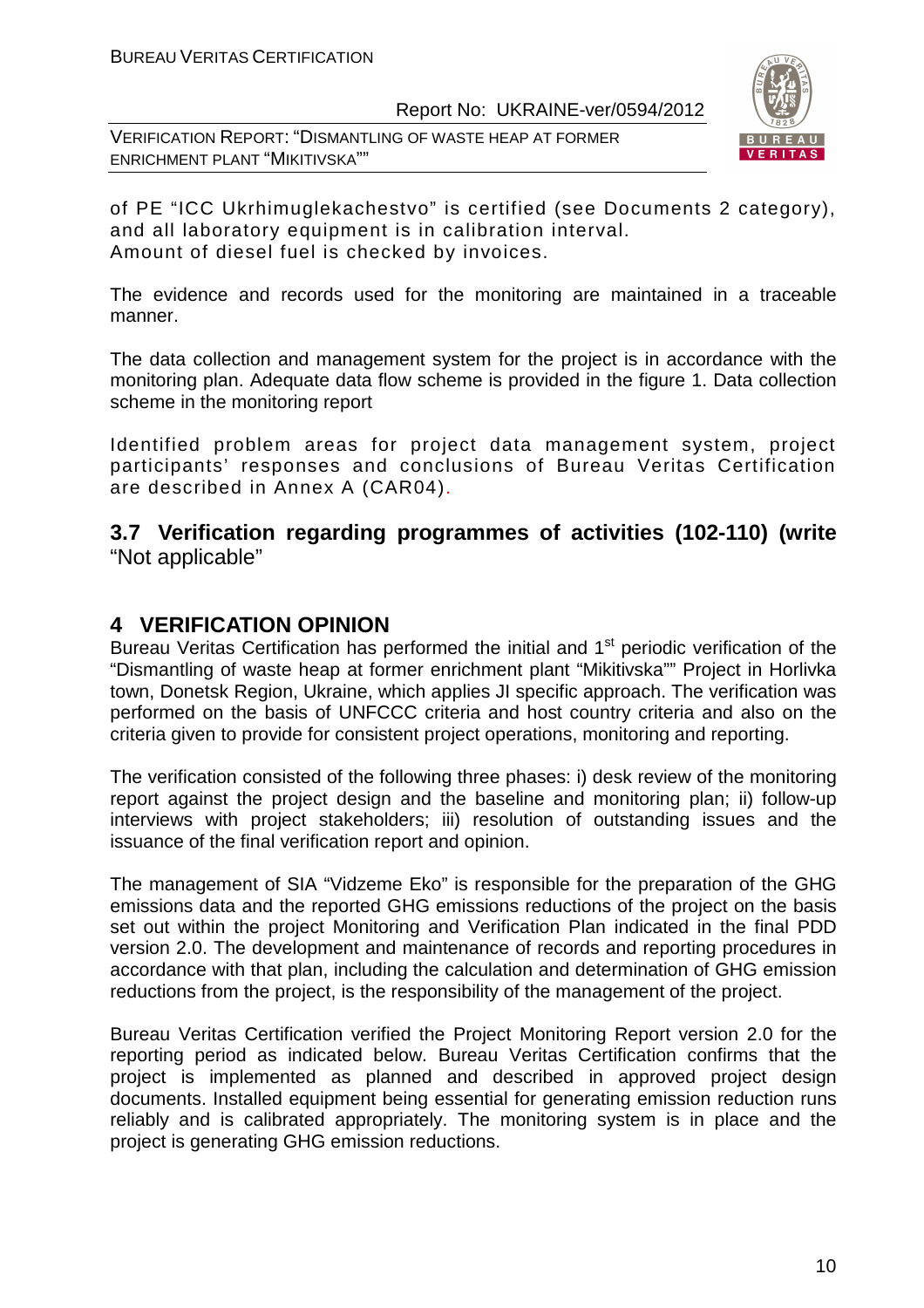VERIFICATION REPORT: "DISMANTLING OF WASTE HEAP AT FORMER ENRICHMENT PLANT "MIKITIVSKA""

Bureau Veritas Certification can confirm that the GHG emission reduction is accurately calculated and is free of material errors, omissions, or misstatements. Our opinion relates to the project's GHG emissions and resulting GHG emissions reductions reported and related to the approved project baseline and monitoring, and its associated documents. Based on the information we have seen and evaluated, we confirm, with a reasonable level of assurance, the following statement:

#### Reporting period: From 01/02/2008 to 30/06/2012 Baseline emissions : 1170701 tonnes of CO2 equivalent. Project emissions : 40061 tonnes of CO2 equivalent. Leakages : -366311 tonnes of CO2 equivalent. Emission Reductions : 1 496 951 tonnes of CO2 equivalent. From 01/02/2008 to 31/12/2008 Baseline emissions : 247459 tonnes of CO2 equivalent. Project emissions : 8662 tonnes of CO2 equivalent. Leakages : -77405 tonnes of CO2 equivalent. Emission Reductions : 316202 tonnes of CO2 equivalent. From 01/01/2009 to 31/12/2009 Baseline emissions : 272646 tonnes of CO2 equivalent. Project emissions : 9222 tonnes of CO2 equivalent. Leakages : -86673 tonnes of CO2 equivalent. Emission Reductions : 350097 tonnes of CO2 equivalent. From 01/01/2010 to 31/12/2010 Baseline emissions : 266910 tonnes of CO2 equivalent. Project emissions : 9070 tonnes of CO2 equivalent. Leakages :  $-84024$  tonnes of CO2 equivalent. Emission Reductions : 341864 tonnes of CO2 equivalent. From 01/01/2011 to 31/12/2011 Baseline emissions : 264156 tonnes of CO2 equivalent. Project emissions : 9047 tonnes of CO2 equivalent. Leakages : -81383 tonnes of CO2 equivalent. Emission Reductions : 336492 tonnes of CO2 equivalent. From 01/01/2012 to 30/06/2012 Baseline emissions : 119530 tonnes of CO2 equivalent. Project emissions : 4060 tonnes of CO2 equivalent. Leakages :  $-36826$  tonnes of CO2 equivalent. Emission Reductions : 152296 tonnes of CO2 equivalent.

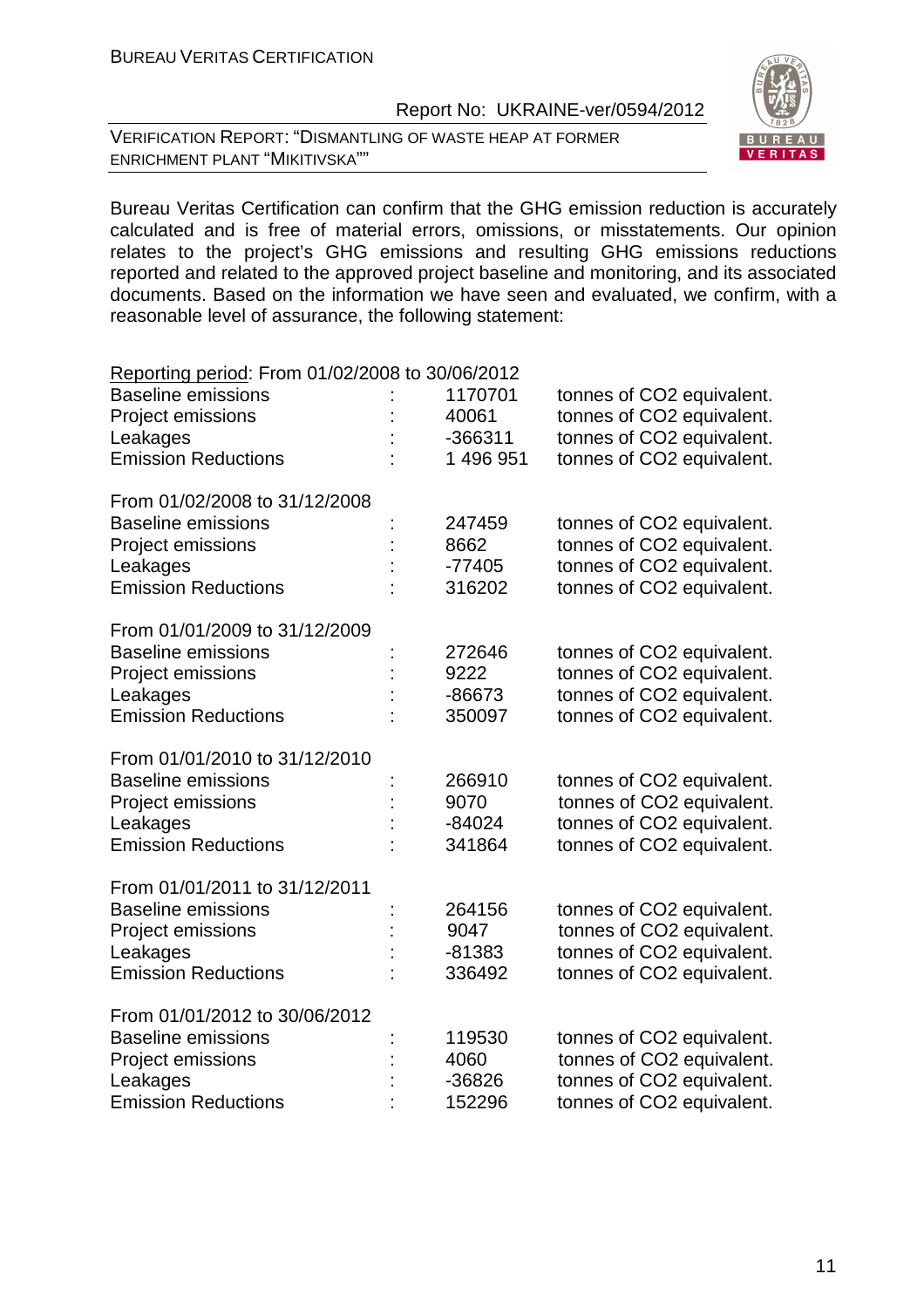VERIFICATION REPORT: "DISMANTLING OF WASTE HEAP AT FORMER ENRICHMENT PLANT "MIKITIVSKA""



#### **5 REFERENCES**

#### **Category 1 Documents:**

Documents provided by SIA "Vidzeme Eko" that relate directly to the GHG components of the project.

- /1/ Project design document "Dismantling of waste heap at former enrichment plant "Mikitivska"" version 2.0 dated 24/07/2012
- /2/ Monitoring Report "Dismantling of waste heap at former enrichment plant "Mikitivska"" version 1.0 dated 30/07/2012
- /3/ Monitoring Report "Dismantling of waste heap at former enrichment plant "Mikitivska"" version 2.0 dated 14/08/2012
- /4/ ERUs calculation Excel-file "Calculation\_MR\_Nikitovska.xls"
- /5/ Letter of Approval #2218/23/7 dated 14/08/2012 issued by State Environment Investment Agency of Ukraine
- /6/ Letter of Approval #12.2-02/10788 dated 25/07/2012 issued by Ministry of Environmental protection and regional development of Republic Latvia

#### **Category 2 Documents:**

Background documents related to the design and/or methodologies employed in the design or other reference documents.

- /1/ Passport of the dump under dismantling
- /2/ Passport. Automobile scales electronic tensometric VТА-60
- /3/ Delivery contract of Carbonaceous fraction between"ICC Tehnoprominvest" Ltd and "Trading Company "Antares" Ltd # 30180 from 03/01/2008 (in Russian).
- /4/ Act of admission and transmission of the waste heap from 03/01/2008 between Trading Company "Kaustic" Ltd and PE PCF "ALTAIR 2007"
- /5/ Agreement # 03/01/08-4 from 03/01/2008 between Trading Company "Kaustic" Ltd and PE PCF "ALTAIR 2007"
- /6/ Agreement of subcontract # 31812 from 03/01/2008 between "ICC Tehnoprominvest" Ltd and "COMMERCIAL COMPANY" TRUST "Ltd on the works of the dump dismantling.
- /7/ Agreement of subcontract # 2019 from 01/01/2009 between "ICC Tehnoprominvest" Ltd and "Plastmontazh" Ltd on the works of the dump dismantling
- /8/ Agreement of subcontract # 3184 from 03/01/2008 between PE PCF "ALTAIR 2007" (Customer) and "ICC Tehnoprominvest" Ltd (Performer) on the works of the dump dismantling.
- /9/ Certificate of metrological certification #156 from 014/11/2008, the scales automobile electronic tenzometric VTA-60 № 070900951
- /10/ Certificate of metrological certification # 169 from 21/10/2009 the scales automobile electronic tenzometric VTA-60 № 070900951
- /11/ Certificate of metrological certification #132 from 18/11/2010 the scales automobile electronic tenzometric VTA-60 № 070900951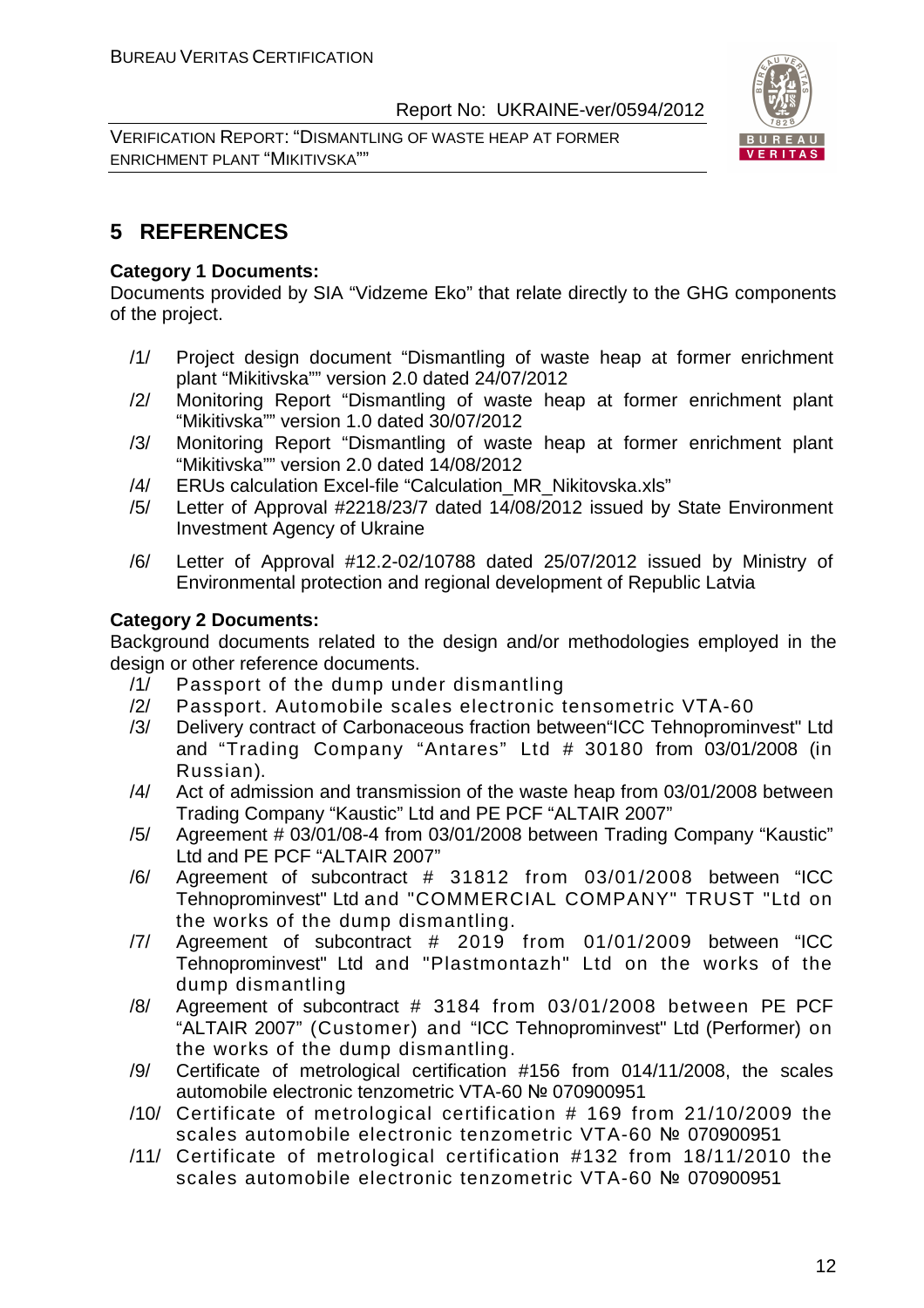VERIFICATION REPORT: "DISMANTLING OF WASTE HEAP AT FORMER ENRICHMENT PLANT "MIKITIVSKA""



- /12/ Certificate of metrological certification # 146 from 25/10/2011. the scales automobile electronic tenzometric VTA-60 № 070900951
- /13/ Registration certificate MB.2.844.000 ПС on Hygrometer psychrometric issued JSK «Steclopribor» (in Russian).
- /14/ Order Derjspojivstandart Ukraine "Donetskstandartmetrolohiya" SC # 283 of 15/04/2011, the appointing committee to check the conditions for certification of Coal Laboratory.
- /15/ Certificate attestation of Coal Chemic al Laboratory PE "Industrial Commercial Firm" UKRHYMVUHLEKACHESTVO" # VL-089/2011 issued 4/22/2011 was in force prior to 22/04/2014.
- /16/ Certificate number 361 and the protocol number 361 of 28/05/2008, the screening laboratory certification number 347 for grain size and purity sifter loose types of materials to form a square cell that belongs to JSC "Rodnik".
- /17/ Certificate # 00732 and the protocol # 00732 from 15/08/2010, the certification of sieves with mesh metal square cells, type SL-200, pl. # 347.
- /18/ Certificate  $#$  362 and the protocol  $#$  362 from 28/05/2008, the screening laboratory certification # 348 for grain size and purity sifter loose kinds of materials with a round shape cell
- /19/ Certificate # 334 and the protocol # 334 from 01/10/2008 certification of electric laboratory SNOL 7,2/1100 pl. # 06174
- /20/ Certificate # 72 dated 05/05/2011, at Electric laboratory SNOL 67/350, pl. # 11928.
- /21/ Certificate # 71 dated 05/05/2011, at Electric SNOL 7,2/1100 pl. # 05739.
- /22/ Certificate # 10 and protocol # 10 dated 25/01/2011, the certification sieve control type SLM, pl. # 348 to determine the grain size and purity sifter loose types of materials to form a square cell..
- /23/ Certificate  $\#$  9 and protocol  $\#$  9 dated 25/01/2011, the certification  $\#$  347 sieve control type SLM, pl. # 347 to determine the grain size and purity sifter loose types of materials to form a square cell.
- $/24/$  Certificate # 8 and protocol # 8 dated 25/01/2011, the screening laboratory certification # 347, pl. # 348 to determine the grain size and purity sifter loose kinds of materials with a round shape cell.
- /25/ Certificate # 7 dated 20/01/2011, at Electric laboratory furnace SNOL 7,2/1100 pl. # 103426
- /26/ Certificate # 330 and the protocol # 330 dated 23/09/2008, the certification of the drying box SNOL 67/350, pl. # 12357
- /27/ Act dated 20/04/201 on the execution of the "Donetskstandartmetrolohiya" SC , coal laboratory tests on PE "VFK" UKRHYMUHLEKACHESTVO " certification criteria.
- /28/ Act # 26/70190 of the state weights laboratory calibration of general purpose and standard of all types, certified screens of all types, metrological certification muffle furnaces, electric resistance furnaces.
- /29/ Guarantee tickets to the electronic scales A 6000, # 759, furnace SNOL 67/350, pl. # 12 357 , laboratory electric furnace SNOL 7.2/1100 № 06174
- /30/ Expert opinion dated 31/03/2011, with the results of examination of documents submitted Coal Laboratory PE "TCF" UKRHYMUHLEKACHESTVO "which examined on measurements in in the state metrological supervision.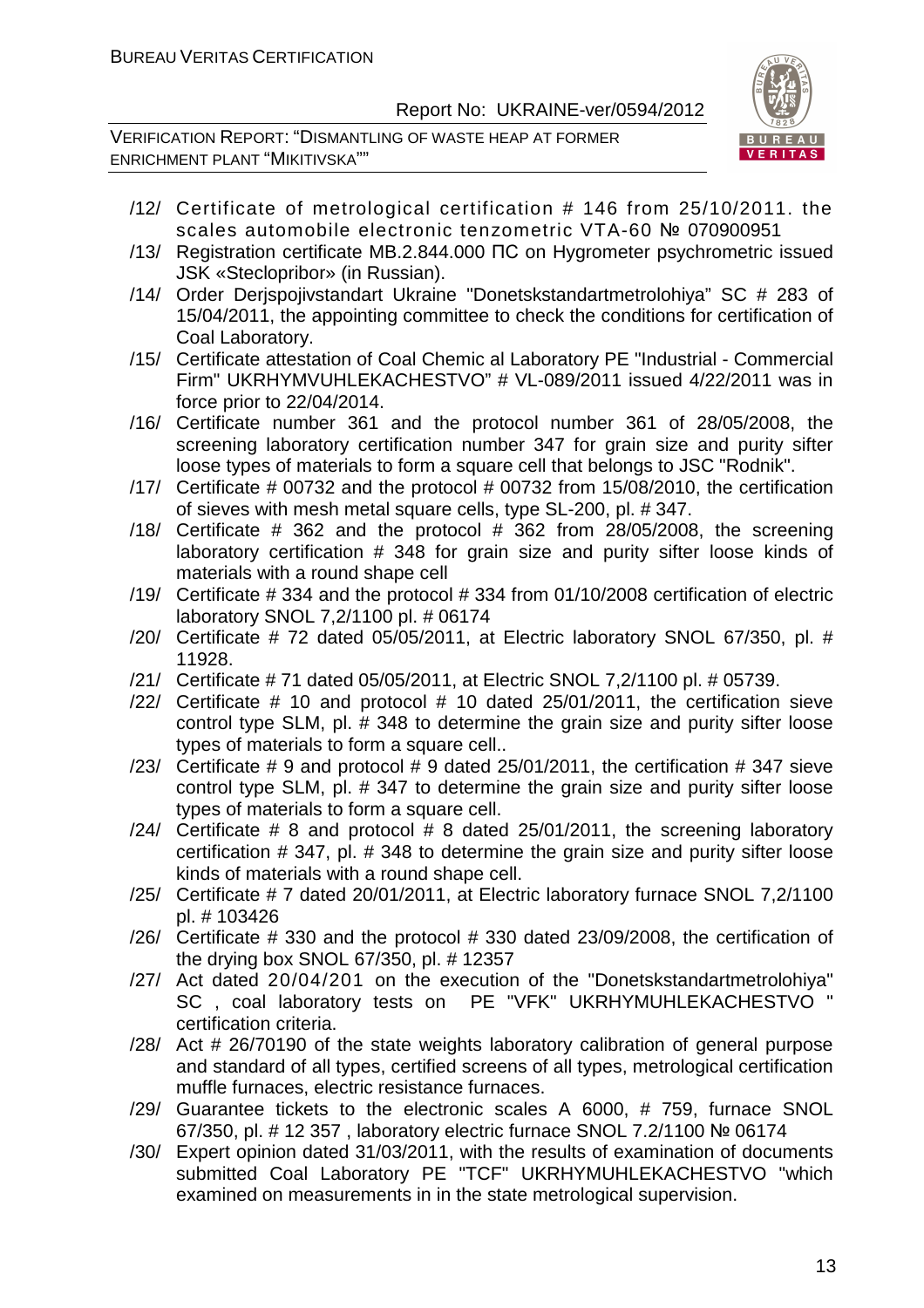VERIFICATION REPORT: "DISMANTLING OF WASTE HEAP AT FORMER ENRICHMENT PLANT "MIKITIVSKA""



- /31/ Journal of weighing equipment and technology for coal laboratoriesfirm "Ukrhimuglekachestvo" (in Russian).
- /32/ Passport # 9. Electric Laboratory, pl. # 05739, inv. # 9, the type -SNOL 7.2/1100 (in Russian).
- /33/ Passport # 7. Electric Laboratory furnace, pl. # 11928, inv. # 7, thetype SNOL 67/350 (in Russian).
- /34/ Passport # 6. Sieve Laboratory, pl. # 347, inv. # 6 (in Russian).
- /35/ Passport # 5. Sieve Laboratory, pl # 348, inv. # 5 (in Russian).
- /36/ Passport # 4. Stopwatch pl. # 7095, inv. # 4, type SOPpr 2a-2-010(in Russian)
- /37/ Passport # 3. Electronic Scales, pl. # 209 807, inv. # 3, the type ofXAS 100/1 (in Russian).
- /38/ Passport # 2. Electronic Scales, pl. # 214295, inv. # 2, the type ofXAS 100/1 (in Russian).
- /39/ Passport # 1. Scales pl. # 759, inv. # 1, type A-6000 ((in Russian).
- /40/ Plan for coal laboratory firm "Ukrhimuglekachestvo" (in Russian).
- /41/ Guide of maintenance. Electric water distiller pharmacy, DE-4-02"EMO" OKP 94 5243, model 737 (in Russian).
- /42/ Certificate of verification of the working measuring instrument from 15/03/2012 # 02/08-245 - mechanical stopwatch JOP pr-2a-2-000pl. # 7095.
- /43/ Passport. Mechanical Stopwatch SOppr-2a-2-010 (in Russian).
- /44/ Quality Certificate # 005 dated 25/04/2008, the chopper vibrating75T DRM, pl. # 1087 (in Russian)
- /45/ Passport-75T DrM.000PS. Chopper vibrating 75T-DRM .
- /46/ Act of performed work of weighing from 01/10/08 of 31599.95 tons of carbonaceous rocks
- /47/ Act of admission and transmission of performed work from 01/10/08 for 3 088 960.71 UAH. and calculation of the costs for the act of performed works
- /48/ Sales invoice# 99 for 31599.95 tons of Carbonaceous rocks
- /49/ Certificate # 89 on the quality of coal from 30/09/2008
- /50/ Act of performed work of weighing from 01/07/10 of 30933.25 tons of carbonaceous rocks
- /51/ Act of admission and transmission of performed work from 01/07/10 for 4 186 610.44 UAH. and calculation of the costs for the act of performed works
- /52/ Sales invoice# 75 for 30933.25 tons of Carbonaceous rocks
- /53/ Certificate # 69 on the quality of coal from 30/06/2010
- /54/ Act of performed work of weighing from 01/02/12 of 29192.75 tons of carbonaceous rocks
- /55/ Act of admission and transmission of performed work from 01/02/12 for 3 429 990.29 UAH. and calculation of the costs for the act of performed works
- /56/ Sales invoice# 25 for 29192.75 tons of Carbonaceous rocks
- /57/ Certificate # 10 on the quality of coal from 31/01/2012

#### **Persons interviewed:**

List persons interviewed during the verification or persons that contributed with other information that are not included in the documents listed above.

- /1/ Gints KIavinsh SIA "Vidzeme Eko" JI Project Manager
- /2/ Tymofeev Sergiy Petrovych SIA "Vidzeme Eko" JI Consultant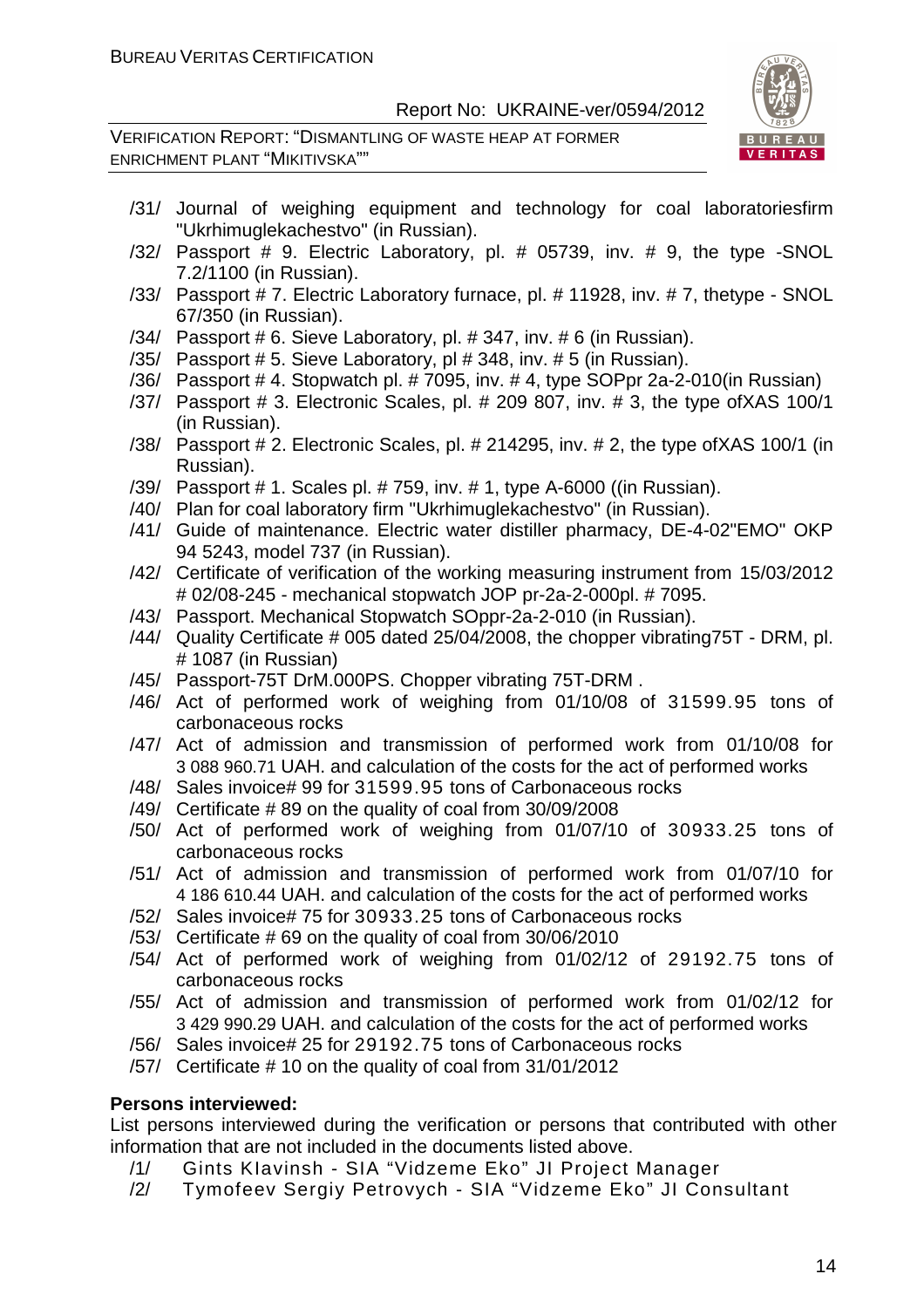VERIFICATION REPORT: "DISMANTLING OF WASTE HEAP AT FORMER ENRICHMENT PLANT "MIKITIVSKA""



- /3/ Stah Yuri Mykhailovych SIA "Vidzeme Eko" JI Consultant
- /4/ Berestova Irina Ivanivna subcontractor of PE PCF "Altair-2007" PE "ICC Ukrhimuglekachestvo" Head of Laboratory
- /5/ Volodymyr Anatoliyovych Yaroviy subcontractor of PE PCF "Altair-2007" "Plastmontazh" Ltd Production Manager
- /6/ Yuriy Mikhailovich Filatov subcontractor of PE PCF "Altair-2007" SIA "ICC" Tehnopromynvest " manager of industrial department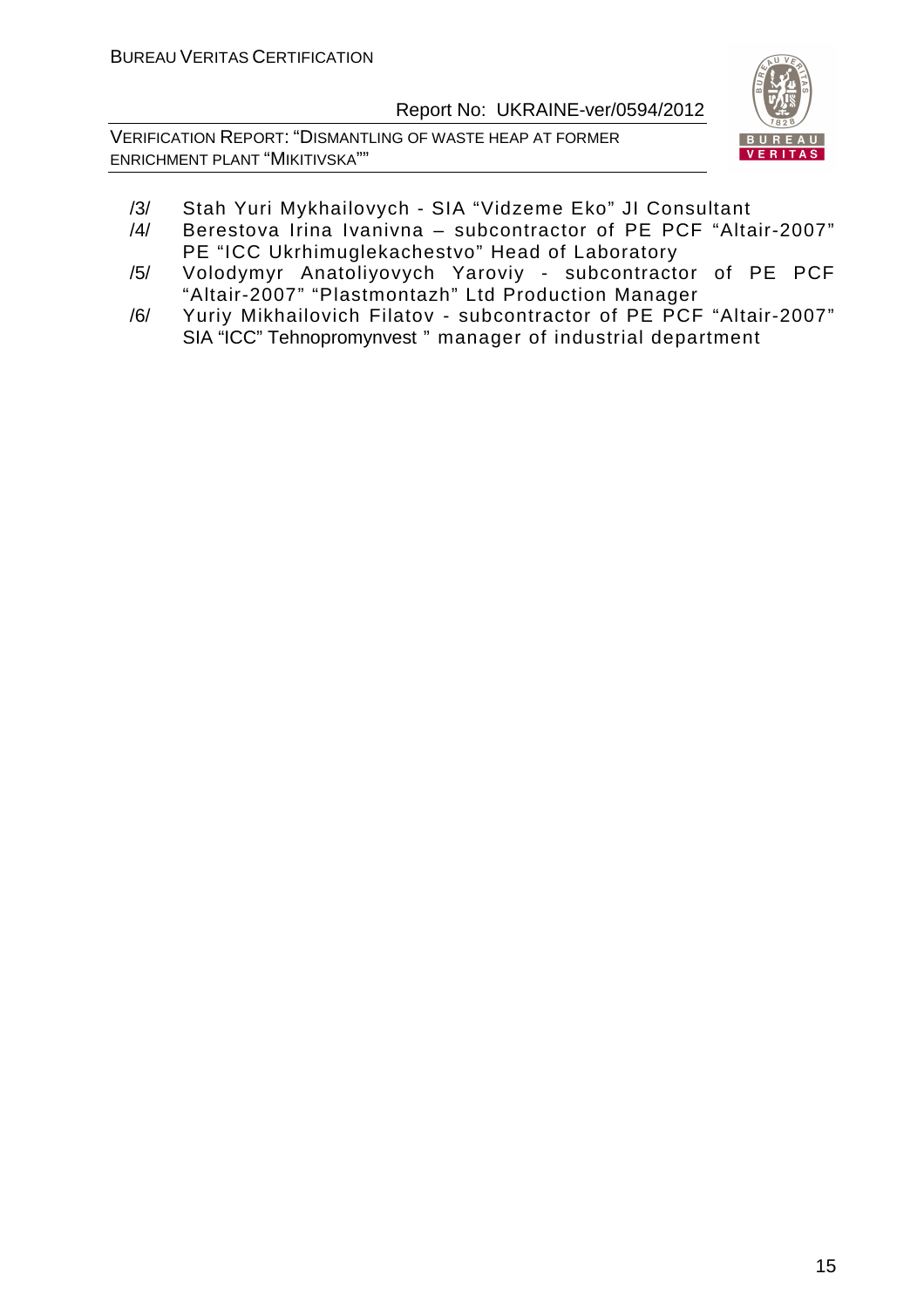



#### APPENDIX A: VERIFICATION PROTOCOL **VERIFICATION PROTOCOL**

#### **Check list for verification, according to the JOINT IMPLEMENTATION DETERMINATION AND VERIFICATION MANUAL (Version 01)**

| <b>DVM</b> | <b>Check Item</b>                                                                                                                                                                                                                                                                 | <b>Initial finding</b>                                                                                                                                                                                                                                                                                                                                     | <b>Draft</b>                          | <b>Final</b>           |
|------------|-----------------------------------------------------------------------------------------------------------------------------------------------------------------------------------------------------------------------------------------------------------------------------------|------------------------------------------------------------------------------------------------------------------------------------------------------------------------------------------------------------------------------------------------------------------------------------------------------------------------------------------------------------|---------------------------------------|------------------------|
| Paragra    |                                                                                                                                                                                                                                                                                   |                                                                                                                                                                                                                                                                                                                                                            | <b>Conclusio</b>                      | <b>Conclusio</b>       |
| ph         |                                                                                                                                                                                                                                                                                   |                                                                                                                                                                                                                                                                                                                                                            | $\mathsf{n}$                          | $\mathsf{n}$           |
|            | <b>Project approvals by Parties involved</b>                                                                                                                                                                                                                                      |                                                                                                                                                                                                                                                                                                                                                            |                                       |                        |
| 90         | Has the DFPs of at least one Party<br>involved, other than the host Party,<br>issued a written project approval when<br>submitting the first verification report to<br>the secretariat for publication in<br>accordance with paragraph 38 of the JI<br>guidelines, at the latest? | Proposed project has been approved by Party-<br>buyer of ERUs, Republic of Latvia. Letter of<br>Approval #12.2-02/10788 dated 25/07/2012 has<br>been issued from Ministry of Environmental<br>Protection and regional development of Republic<br>of Latvia<br>CAR01<br>Please provide in the section A.6 of the MR written<br>approval from the Host Party | CAR01                                 | OK.                    |
| 91         | Are all the written project approvals by<br>Parties involved unconditional?                                                                                                                                                                                                       | Written approval from the second party involved is<br>unconditional                                                                                                                                                                                                                                                                                        | <b>OK</b>                             | <b>OK</b>              |
|            | <b>Project implementation</b>                                                                                                                                                                                                                                                     |                                                                                                                                                                                                                                                                                                                                                            |                                       |                        |
| 92         | Has the project been implemented in<br>accordance with the PDD regarding<br>which the determination has been<br>deemed final and is so listed on the<br>UNFCCC JI website?                                                                                                        | <b>CAR02</b><br>Please correctly indicate project name in the title<br>of MR<br>CL <sub>01</sub><br>Please add information on project activity stops or<br>technical disasters influencing on the project<br>activity level                                                                                                                                | CAR <sub>02</sub><br>CL <sub>01</sub> | <b>OK</b><br><b>OK</b> |
| 93         | What is the status of operation of the                                                                                                                                                                                                                                            | CAR03                                                                                                                                                                                                                                                                                                                                                      | CAR03                                 | <b>OK</b>              |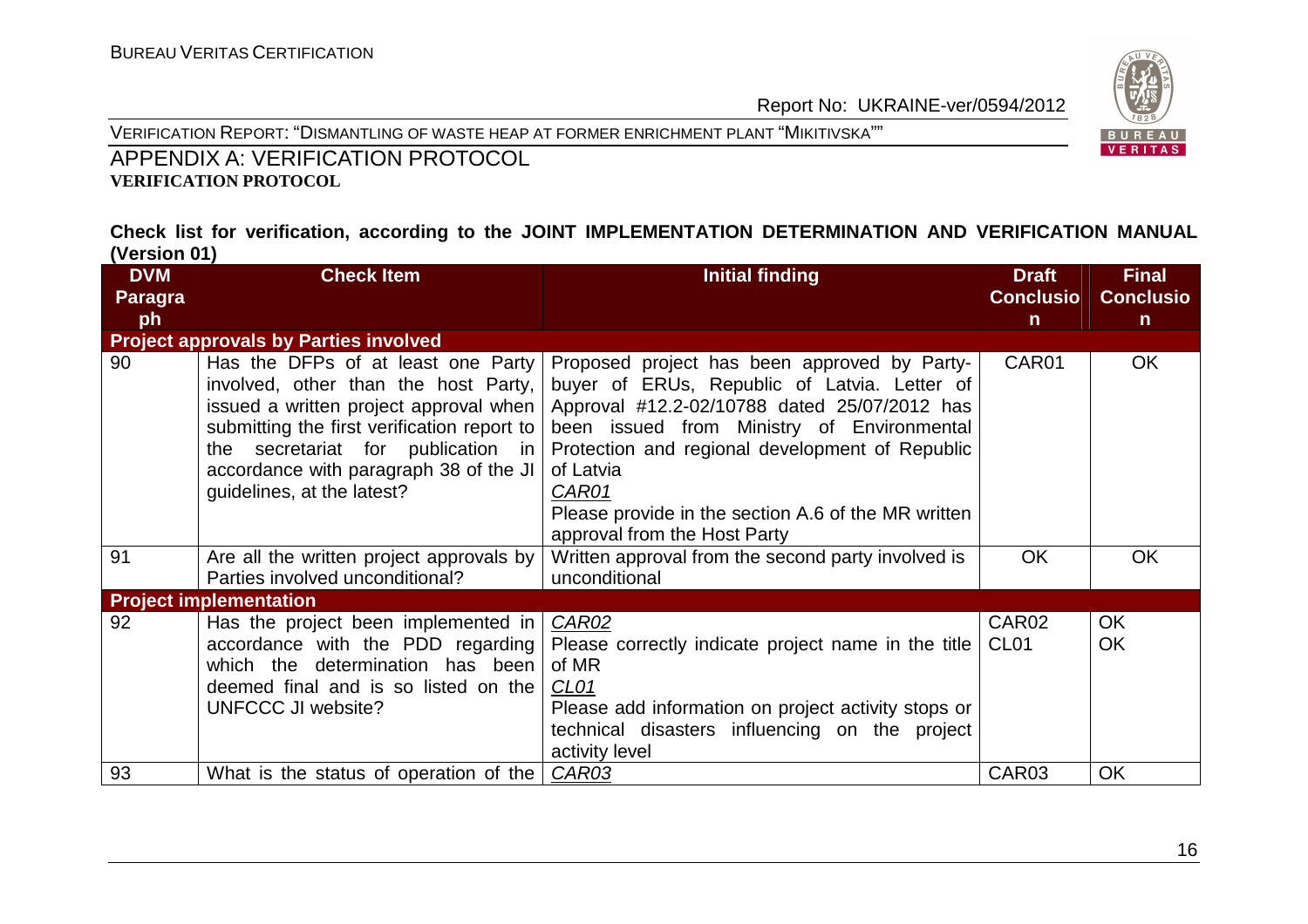

|                                    | VERIFICATION REPORT: "DISMANTLING OF WASTE HEAP AT FORMER ENRICHMENT PLANT "MIKITIVSKA""<br>BUREAU                                                                                                                                                                                                                                                                        |                                                                                                                                                                                                                  |                                                  |                                                  |  |  |
|------------------------------------|---------------------------------------------------------------------------------------------------------------------------------------------------------------------------------------------------------------------------------------------------------------------------------------------------------------------------------------------------------------------------|------------------------------------------------------------------------------------------------------------------------------------------------------------------------------------------------------------------|--------------------------------------------------|--------------------------------------------------|--|--|
| <b>DVM</b><br><b>Paragra</b><br>ph | <b>Check Item</b>                                                                                                                                                                                                                                                                                                                                                         | <b>Initial finding</b>                                                                                                                                                                                           | <b>Draft</b><br><b>Conclusio</b><br>$\mathsf{n}$ | <b>Final</b><br><b>Conclusio</b><br>$\mathsf{n}$ |  |  |
|                                    | project during the monitoring period?                                                                                                                                                                                                                                                                                                                                     | Please note in the MR that project equipment used<br>for rock mass sorting has not been replaced during<br>the monitoring period and additional equipment<br>has not been installed                              |                                                  |                                                  |  |  |
|                                    | <b>Compliance with monitoring plan</b>                                                                                                                                                                                                                                                                                                                                    |                                                                                                                                                                                                                  |                                                  |                                                  |  |  |
| 94                                 | Did the monitoring occur in accordance<br>with the monitoring plan included in the<br>PDD regarding which the determination<br>has been deemed final and is so listed<br>on the UNFCCC JI website?                                                                                                                                                                        | The monitoring was carried in accordance with the<br>monitoring plan included in the PDD version 2.0<br>which the determination has been deemed final.                                                           | <b>OK</b>                                        | <b>OK</b>                                        |  |  |
| 95(a)                              | For calculating the emission reductions<br>or enhancements of net removals, were<br>key factors, e.g. those listed in 23 (b)<br>(i)-(vii) above, influencing the baseline  <br>emissions or net removals and the<br>activity level of the project and the<br>emissions or removals as well as risks<br>associated with the project taken into<br>account, as appropriate? | Key factors influencing the baseline emissions and<br>project activity level, as risks associated with the<br>project, e.g. those listed in 23 (b) (i)-(vii) above,<br>are taken into account in appropriate way | <b>OK</b>                                        | <b>OK</b>                                        |  |  |
| 95(b)                              | Are data sources used for calculating<br>emission reductions or enhancements<br>of net removals clearly identified,<br>reliable and transparent?                                                                                                                                                                                                                          | The data sources used for calculating emission<br>reductions are clearly identified, reliable and<br>transparent                                                                                                 | OK                                               | OK                                               |  |  |
| 95(c)                              | emission factors, if used for calculating<br>reductions<br>the<br>emission<br>or <sub>l</sub>                                                                                                                                                                                                                                                                             | Are emission factors, including default   The default emission factors used for calculating<br>emission reductions, such as emission factor for<br>electricity consumption, Emission factor for fugitive         | <b>OK</b>                                        | <b>OK</b>                                        |  |  |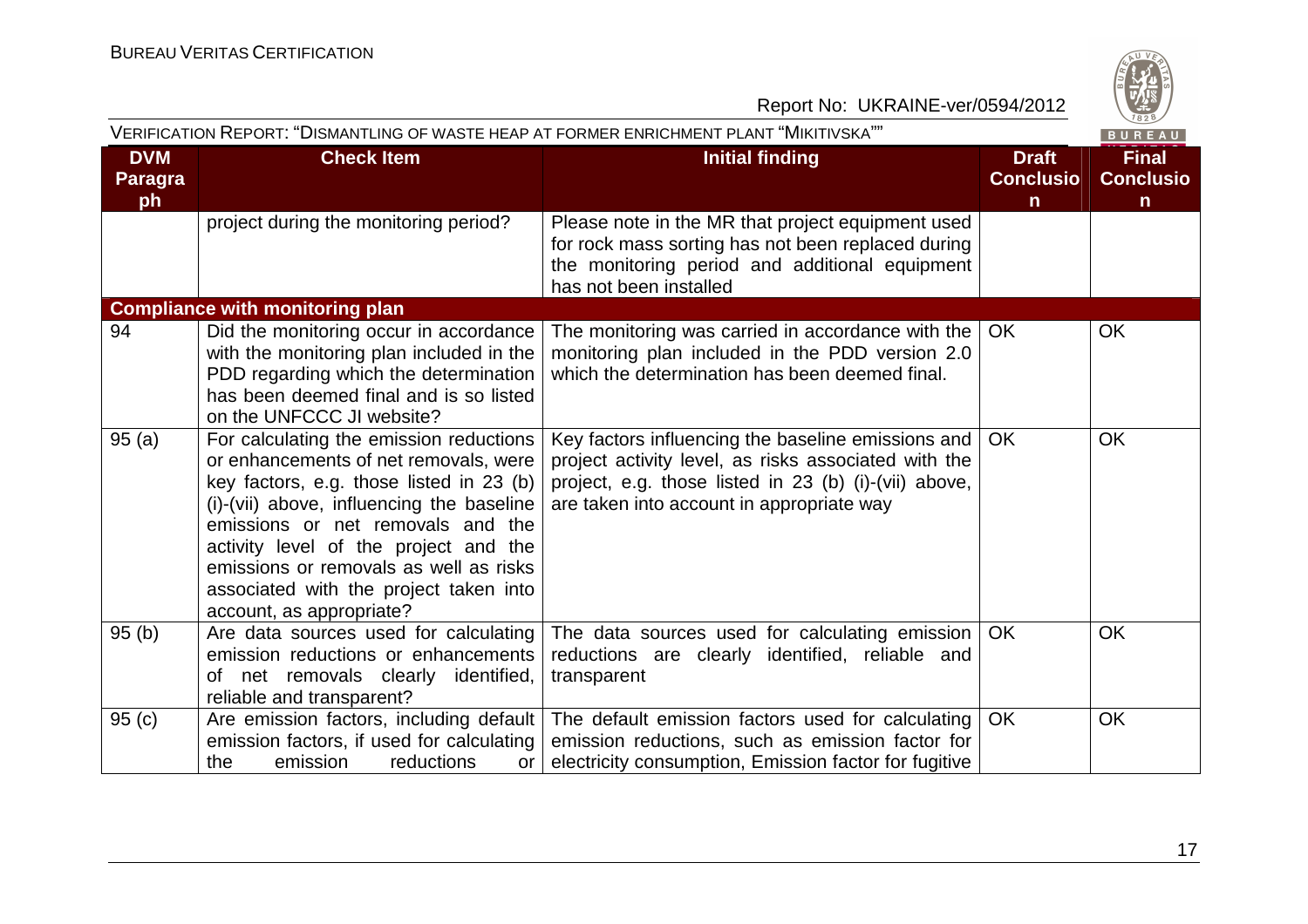

|                                    | VERIFICATION REPORT: "DISMANTLING OF WASTE HEAP AT FORMER ENRICHMENT PLANT "MIKITIVSKA""                                                                                                                                                                                                     |                                                                                                                                                                                                                                                                                  |                                                  |                                                  |  |
|------------------------------------|----------------------------------------------------------------------------------------------------------------------------------------------------------------------------------------------------------------------------------------------------------------------------------------------|----------------------------------------------------------------------------------------------------------------------------------------------------------------------------------------------------------------------------------------------------------------------------------|--------------------------------------------------|--------------------------------------------------|--|
| <b>DVM</b><br><b>Paragra</b><br>ph | <b>Check Item</b>                                                                                                                                                                                                                                                                            | <b>Initial finding</b>                                                                                                                                                                                                                                                           | <b>Draft</b><br><b>Conclusio</b><br>$\mathsf{n}$ | <b>Final</b><br><b>Conclusio</b><br>$\mathsf{n}$ |  |
|                                    | of net<br>removals,<br>enhancements<br>carefully<br>balancing<br>selected<br>by<br>accuracy and reasonableness, and<br>appropriately justified of the choice?                                                                                                                                | methane emissions from coal mining, Carbon<br>Oxidation factor of coal, Carbon Oxidation factor of<br>diesel fuel. Selection of emission factors values<br>are selected by carefully balancing accuracy and<br>reasonableness, and choice of them is<br>appropriately justified. |                                                  |                                                  |  |
| 95(d)                              | calculation<br>of<br>emission<br>the<br>ls.<br>reductions or enhancements of net<br>based<br>removals<br>on<br>conservative<br>assumptions and the most plausible<br>scenarios in a transparent manner?                                                                                      | The emission reductions calculation is based on<br>conservative assumptions and the most plausible<br>scenarios in a transparent manner                                                                                                                                          | <b>OK</b>                                        | <b>OK</b>                                        |  |
|                                    | Applicable to JI SSC projects only_Not applicable                                                                                                                                                                                                                                            |                                                                                                                                                                                                                                                                                  |                                                  |                                                  |  |
|                                    | Applicable to bundled JI SSC projects only_Not applicable                                                                                                                                                                                                                                    |                                                                                                                                                                                                                                                                                  |                                                  |                                                  |  |
|                                    | <b>Revision of monitoring plan</b>                                                                                                                                                                                                                                                           |                                                                                                                                                                                                                                                                                  |                                                  |                                                  |  |
|                                    | Applicable only if monitoring plan is revised by project participant                                                                                                                                                                                                                         |                                                                                                                                                                                                                                                                                  |                                                  |                                                  |  |
| 99(a)                              | Did the project participants provide an $\vert$ Not applicable<br>appropriate<br>justification<br>the<br>for<br>proposed revision?                                                                                                                                                           |                                                                                                                                                                                                                                                                                  | <b>Not</b><br>applicable                         | <b>Not</b><br>applicable                         |  |
| 99(b)                              | Does the proposed revision improve<br>the accuracy and/or applicability of<br>information collected compared to the<br>plan<br>original<br>monitoring<br>without<br>changing conformity with the relevant<br>regulations<br>rules<br>and<br>the<br>for<br>establishment of monitoring plans? | Not applicable                                                                                                                                                                                                                                                                   | <b>Not</b><br>applicable                         | <b>Not</b><br>applicable                         |  |
| Data management                    |                                                                                                                                                                                                                                                                                              |                                                                                                                                                                                                                                                                                  |                                                  |                                                  |  |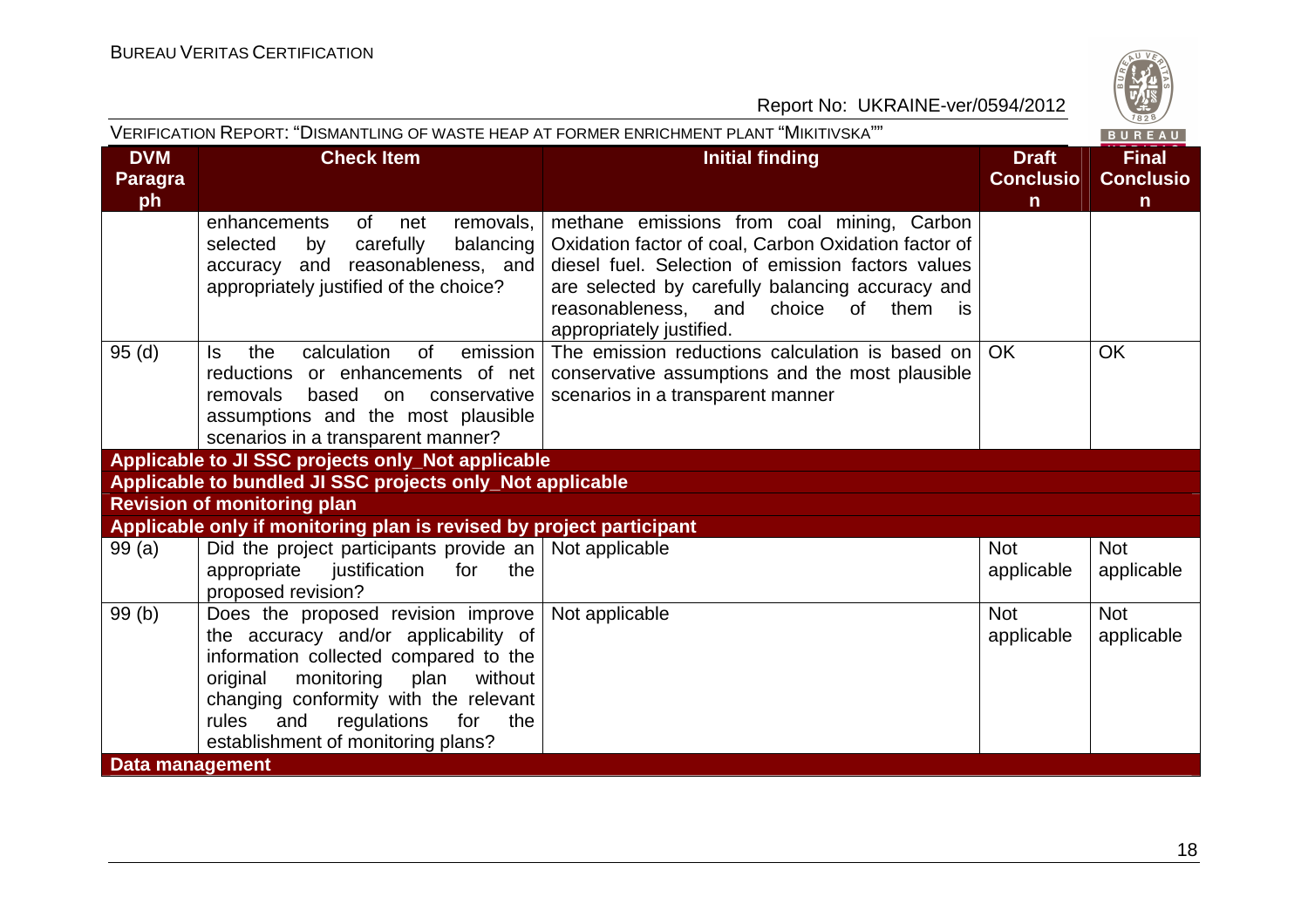

| Report No: UKRAINE-ver/0594/2012   |                                                                                                                                                                                  |                                                                                                                                                                                                                                                                                                                |                                       |                                       |
|------------------------------------|----------------------------------------------------------------------------------------------------------------------------------------------------------------------------------|----------------------------------------------------------------------------------------------------------------------------------------------------------------------------------------------------------------------------------------------------------------------------------------------------------------|---------------------------------------|---------------------------------------|
|                                    | VERIFICATION REPORT: "DISMANTLING OF WASTE HEAP AT FORMER ENRICHMENT PLANT "MIKITIVSKA""                                                                                         |                                                                                                                                                                                                                                                                                                                |                                       | $\frac{120}{1828}$<br>BUREAU          |
| <b>DVM</b><br><b>Paragra</b><br>ph | <b>Check Item</b>                                                                                                                                                                | <b>Initial finding</b>                                                                                                                                                                                                                                                                                         | <b>Draft</b><br><b>Conclusio</b><br>n | <b>Final</b><br><b>Conclusio</b><br>n |
| 101(a)                             | Is the implementation of data collection<br>procedures in accordance with the<br>monitoring plan, including the quality<br>and<br>control<br>quality<br>assurance<br>procedures? | The implementation of data collection procedures<br>is in accordance with the monitoring plan<br>described in the determined PDD, including the<br>quality control and quality assurance procedures                                                                                                            | OK                                    | <b>OK</b>                             |
| 101(b)                             | Is the function of<br>the<br>monitoring<br>equipment, including<br>its calibration<br>status, in order?                                                                          | CAR04<br>MR indicates that power meter HIK 2303 APT 1<br>s/n 0078421 was installed 30/10/2011. Please add<br>information on power meter, working before HIK<br>2303 APT 1 s/n 0078421<br>Also, please add information on measuring<br>devices used for rock mass moisture measuring<br>(sieves and hygrometer) | CAR04                                 | <b>OK</b>                             |
| 101 (c)                            | Are the evidence and records used for<br>monitoring<br>the<br>maintained<br>in<br>a<br>traceable manner?                                                                         | The evidences and records are used for the<br>monitoring are maintained in a traceable manner                                                                                                                                                                                                                  | <b>OK</b>                             | OK                                    |
| $101$ (d)                          | Is the data collection and management  <br>system for the project in accordance<br>with the monitoring plan?                                                                     | Data collection and management system for the<br>project is in accordance with the monitoring plan<br>included in the determined PDD                                                                                                                                                                           | <b>OK</b>                             | OK                                    |
|                                    |                                                                                                                                                                                  | Verification regarding programmes of activities (additional elements for assessment)_Not applicable                                                                                                                                                                                                            |                                       |                                       |
|                                    | Applicable to sample-based approach only_Not applicable                                                                                                                          |                                                                                                                                                                                                                                                                                                                |                                       |                                       |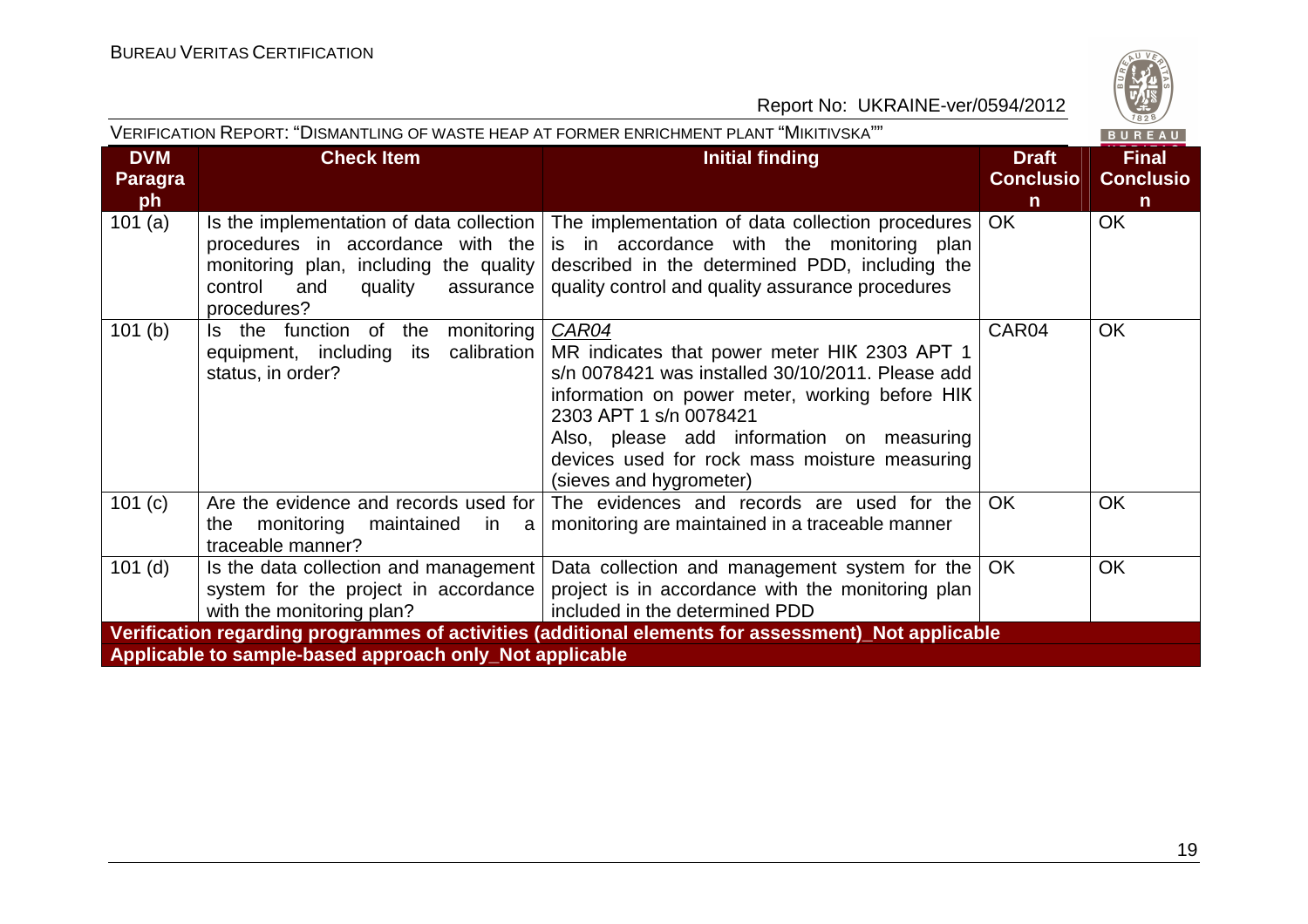#### VERIFICATION REPORT: "DISMANTLING OF WASTE HEAP AT FORMER ENRICHMENT PLANT "MIKITIVSKA""



#### **Table 2 Resolution of Corrective Action and Clarification Requests**

| Draft report clarification and corrective<br>action requests by verification team                                                                                                            | Ref. to<br>checklis<br>questio<br>$n$ in<br>table 1 | Summary of<br>project<br>response                                                                                                                                                                                                                                                                                                                                                                              | participant   Verification team conclusion                                   |
|----------------------------------------------------------------------------------------------------------------------------------------------------------------------------------------------|-----------------------------------------------------|----------------------------------------------------------------------------------------------------------------------------------------------------------------------------------------------------------------------------------------------------------------------------------------------------------------------------------------------------------------------------------------------------------------|------------------------------------------------------------------------------|
| CAR01<br>Please provide in the section A.6 of the MR<br>written approval from the Host Party                                                                                                 | 90                                                  | The Project has been approved by<br>Both Parties Involved. Letter of<br>Approval #2218/23/7 dated<br>14/08/2012 issued by State<br>Environment Investment Agency of<br>Ukraine. Letter of Approval #12.2-<br>02/10788 dated 25/07/2012 issued by<br>Ministry of Environmental protection<br>and regional development of Republic<br>Latvia. Relevant information added in<br>the Monitoring Report version 2.0 | The issue is closed                                                          |
| CAR02<br>Please correctly indicate project name in the<br>title of MR(Ukraine version)                                                                                                       | 92                                                  | Project title is corrected                                                                                                                                                                                                                                                                                                                                                                                     | The issue is closed based on<br>corrections provided by project<br>developer |
| CAR03<br>Please note in the MR that project equipment<br>used for rock mass sorting has not been<br>replaced during the monitoring period and<br>additional equipment has not been installed | 93                                                  | List of project equipment wasn't<br>changed during the monitoring period.<br>Information on sorting equipment is<br>added in the monitoring report                                                                                                                                                                                                                                                             | The issue is closed                                                          |